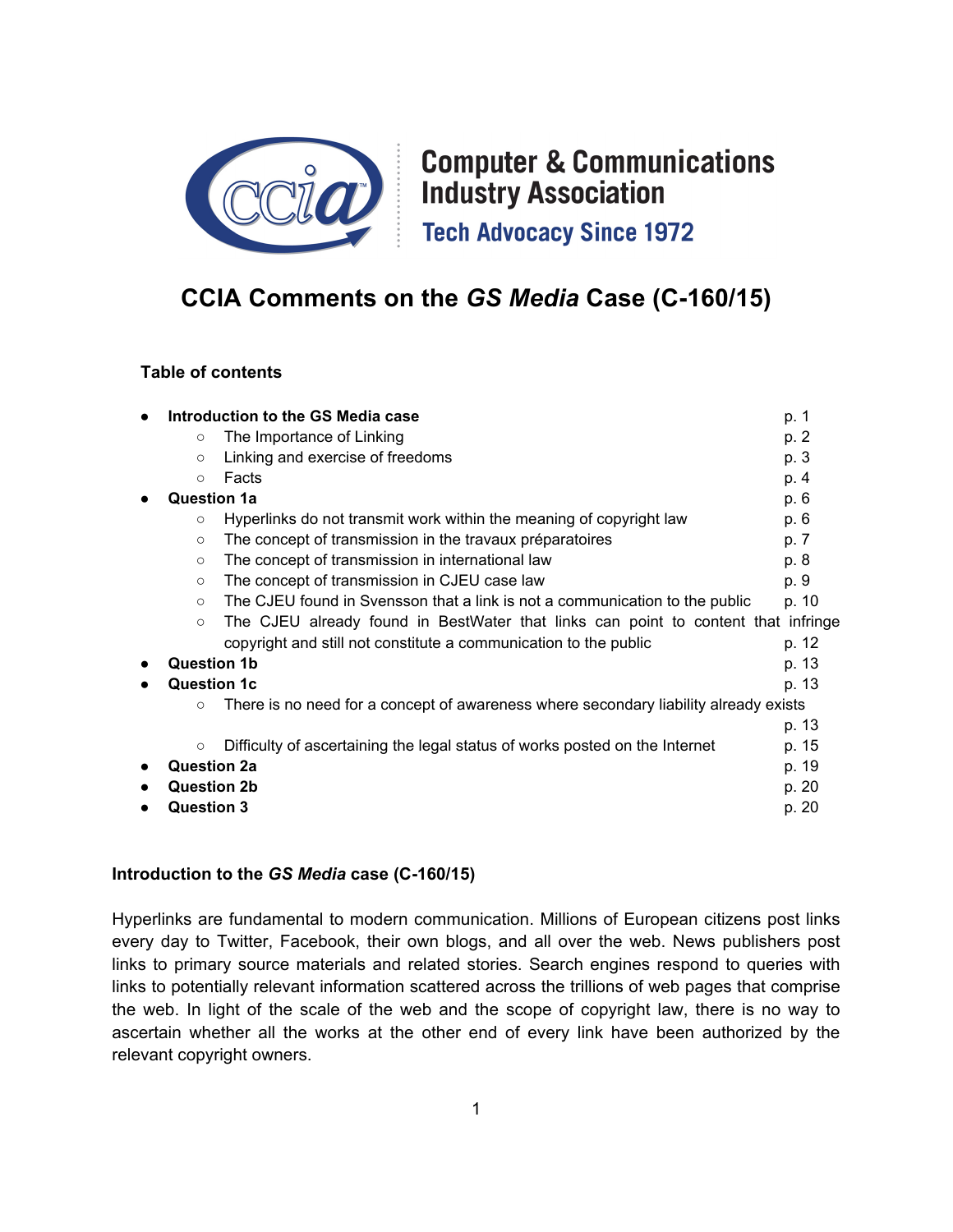In light of these realities and the central role of hyperlinks in the digital environment, it is of the utmost importance to further develop the rule of harmonized EU copyright law that publishing a link to content that is already freely available to the Internet public constitutes no infringement of the communication to the public right.<sup>1</sup> Following this approach, questions of liability for linking can be solved appropriately by balancing the relevant concerns of users and rightsholders, including whether the party posting the link was aware of the infringing nature of the material referenced by the link, in the light of the rules on secondary liability to be found in the E-Commerce Directive<sup>2</sup> and the national laws of EU Member States. The CJEU should therefore confirm in the *GS Media* case, as it did in the *Svensson* and *BestWater* cases, the general principle of EU copyright law that publishing a link to a resource already available without restriction online is not an act of communication to the public within the meaning of Article 3(1) of the Information Society Directive.

#### **The Importance of Linking**

In the words of one of the creators of the web: "*When you make a link, you can link to anything. That means people must be able to put anything on the Web, no matter what computer they have, software they use or human language they speak and regardless of whether they have a wired or wireless Internet connection*."<sup>3</sup> What makes the web a unique space is that everyone is able to make a link to any piece of information that can be freely accessed using public networks. If this capacity to link is put in doubt, the web would lose its universality and power. The most important information medium of our time would be hobbled. As the European Copyright Society wrote: "*The legal regulation of hyperlinking thus carries with it enormous capacity to interfere with the operation of the Internet, and therefore with access to information, freedom of expression, freedom to conduct business, as well – of course – with business ventures that depend on these types of linkages.*" 4

The web relies on a simple but profound concept that explains its popularity: any person can share a citation to information with anyone else, anywhere. The other person can then click on the citation —the link— and immediately see the cited information.

The web is a protocol that made the internet easy to use. Decentralization is its essential design feature. One does not have to get approval from any central authority to add a page or make a link. All that users have to do is use standard protocols: write a page in hypertext markup language (HTML), name it and serve it up on the Internet using hypertext transfer protocol

 $\frac{1}{1}$  See to that effect CJEU, 13 February 2014, case C-466/12, Svensson; CJEU, 21 October 2014, case C-348/13, BestWater.

 $^2$  In particular, see Article 14 of the E-Commerce Directive 2000/31/EC.

<sup>&</sup>lt;sup>3</sup> Tim Berners-Lee, *Long Live The Web*, Scientific American, December 2010.

<sup>4</sup> European Copyright Society, *The Reference to the CJEU in Case C-466/12 Svensson*, 15 February 2013.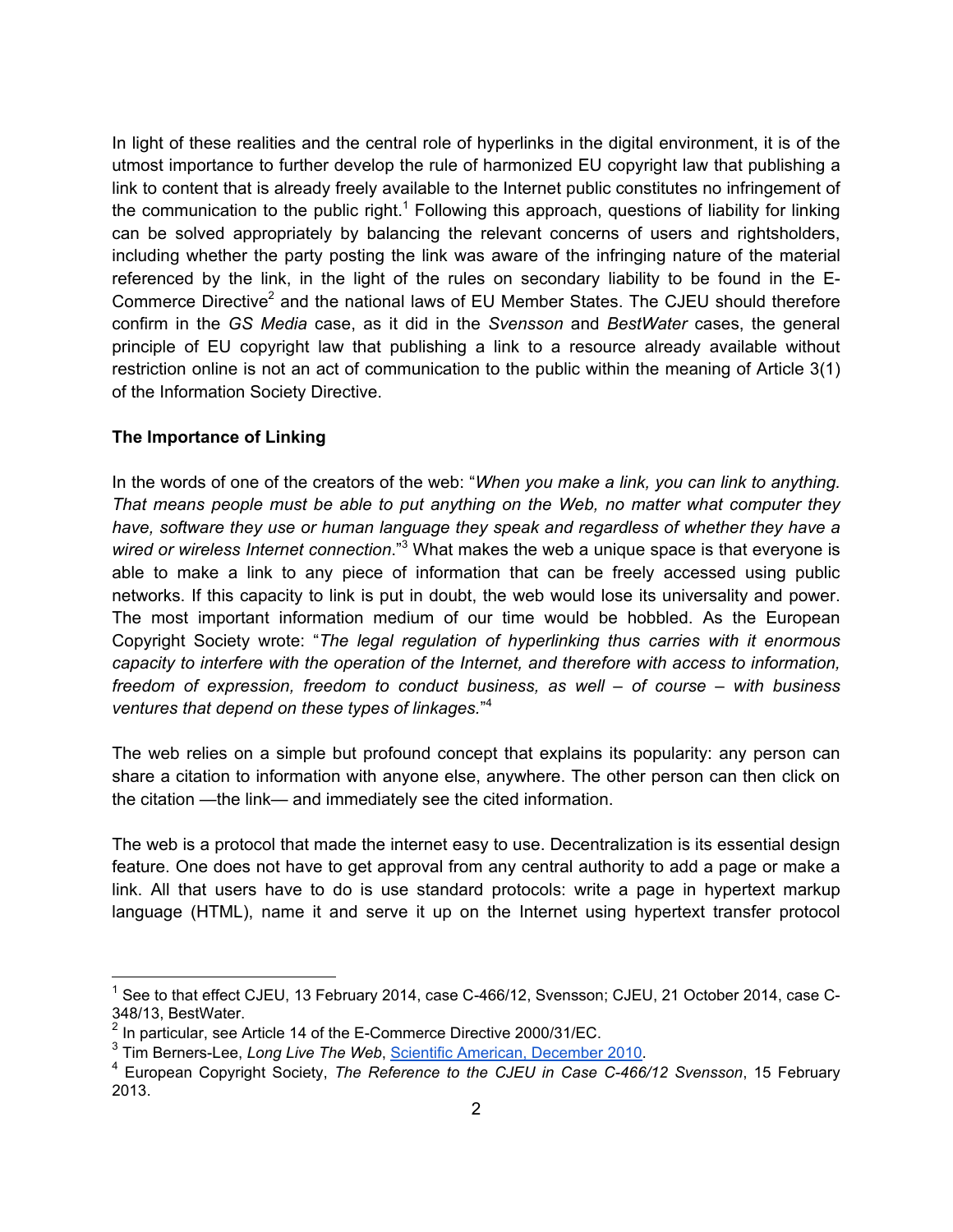(HTTP). "*Decentralization has made widespread innovation possible and will continue to do so in the future*."5

It is worth highlighting in this context that the person uploading content on a website can easily define the way the website can be used in the communication process. Through not more than few words of HTML-code, as well as through other means, linking to a website can be excluded or restricted by its owner.<sup>6</sup> On content platforms such as Youtube, uploaders can prevent the embedding of a video by a simple click: on such platforms it is therefore a decision of the uploader to what extent content can be accessed through links and embeds. Hence, subjecting a link to a prior authorization requirement curtails the freedom of the person setting the link. Many business models, in particular when they are refinanced through ads, rely on this freedom: Newspapers for example, seeking as many clicks on their websites to maximise ad revenues, support links in social networks<sup>7</sup> to make their content as widely known as possible. These lawful business models could suffer if each link and each embed were subject to a license.

Each web page has a uniform resource locator (URL). The URL is an address that, when published using the proper HTML tags, allows an internet user to access the page directly, regardless of the content it leads to or who publishes that content. Thanks to links, the web is not just a collection of content, but something of greater value: an interconnected information space.

#### **Linking and Exercise of Freedoms**

The Web relies on the need and the right to link, without prior authorization. This is the reason why the questions that are asked to the CJEU in case C-160/15 are crucial: a ruling against the freedom to link would undermine the structure of the web. It would also *undermine the fundamental freedoms which the freedom to link helps to safeguard in the digital environment*, in particular freedom of expression and information. The Court of Justice has made it clear on several occasions that an appropriate balance between fundamental rights and freedoms, and the objectives of copyright protection must be found. In *Scarlet/SABAM*, the CJEU highlighted the need to ensure such a "fair balance" with regard to several rights and freedoms:

"Consequently, it must be held that, in adopting the injunction requiring the ISP to install the contested filtering system, the national court concerned would not be respecting the requirement that a fair balance be struck between the right to intellectual property, on the

 <sup>5</sup> Tim Berners-Lee, *Long Live The Web*, Scientific American, December 2010..

 $6$  For a recognition of this possibility in the context of exerting control over the display of online content, see German Federal Court of Justice, 29 April 2010, case I ZR 69/08, p. 11-12, available in German at www.bundesgerichtshof.de.

 $<sup>7</sup>$  One just needs to look at the bottom of news articles published online, which feature Twitter, Facebook</sup> and other social media button, to realize this.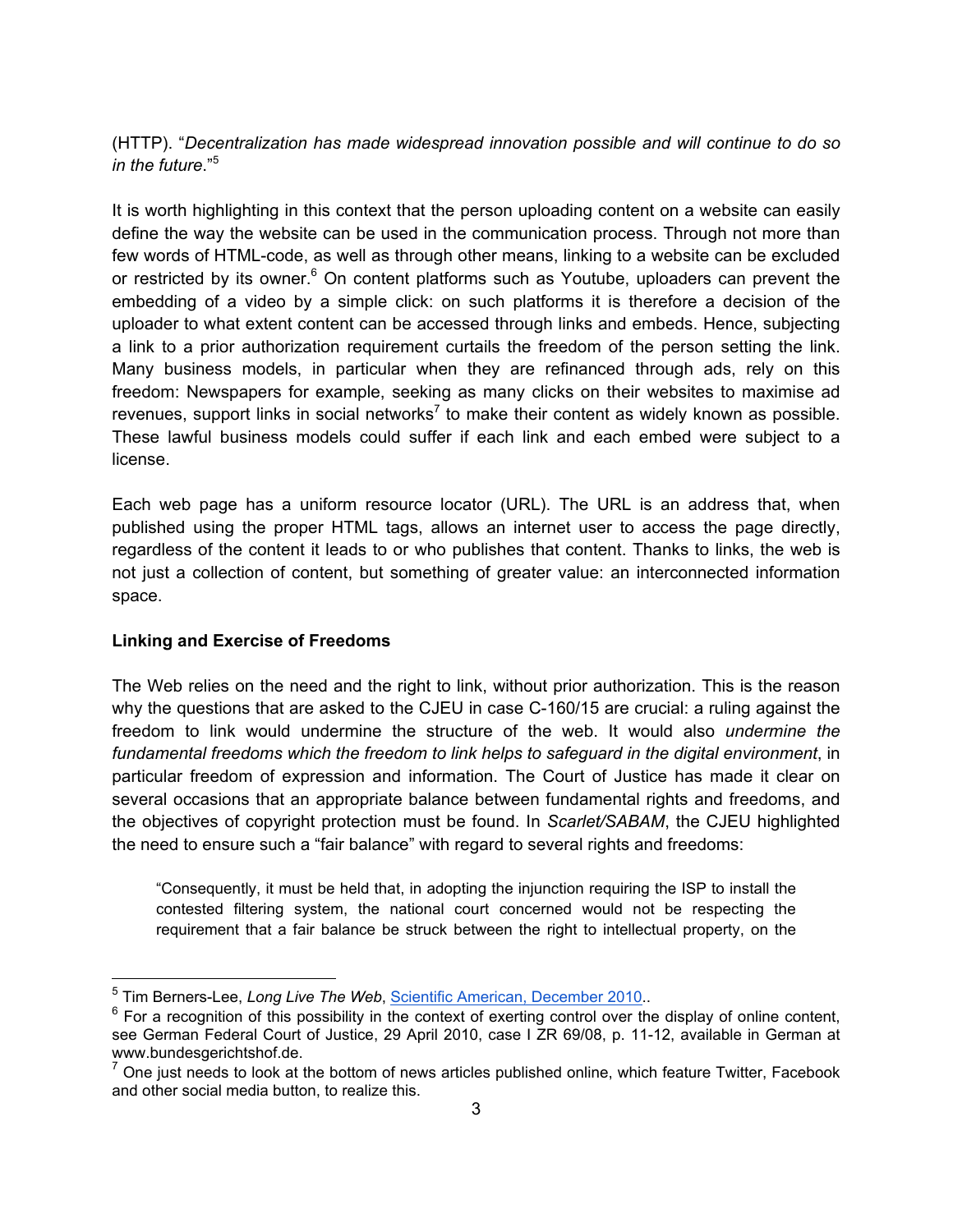one hand, and the freedom to conduct business, the right to protection of personal data and the freedom to receive or impart information, on the other."<sup>8</sup>

Similarly, the Court, in *UPC Telekabel Wien*, expressed concerns about copyright enforcement measures in the digital environment resulting

"…primarily in a conflict between (i) copyrights and related rights, which are intellectual property and are therefore protected under Article 17(2) of the Charter, (ii) the freedom to conduct a business, which economic agents such as internet service providers enjoy under Article 16 of the Charter, and (iii) the freedom of information of internet users, whose protection is ensured by Article 11 of the Charter."<sup>9</sup>

Given this particular importance attached to the maintenance of an appropriate balance between the different fundamental rights and freedoms at stake, the human rights dimension of the proper functioning of the Internet on the basis of hyperlinking technology must be factored into the equation in the assessment of the scope of the right of communication to the public visà-vis the freedom to link.

#### **Facts**

Sanoma, the publisher of the monthly magazine Playboy, hired a photographer to do a photo shoot with a popular Dutch TV personality. The photos were taken in mid-October 2011.

A few days after the photo shoot, Geenstijl.nl, a popular news website, published a racy headline along with a link to FileFactory, an independent file-hosting service, where the as-yetunpublished photos had been posted by unknown persons. In November, Geenstijl.nl published another link to the same leaked photos, this time to ImageShack, a different independent filehosting service. Geenstijl users posted additional links on the Geenstijl forums. Sanoma sent cease & desist letters prior to, and after, the posting of the links, which Geenstijl and its parent company ignored. At some point, the subject of the photos herself tweeted a link to these leaked photos. They were eventually published in the December 2011 issue of Playboy. After Sanoma brought a legal challenge in the Dutch courts and argued the case in several instances, prejudicial questions were finally referred to the CJEU by the Dutch Supreme Court in May 2015.

As the case comes to the CJEU, the outcome to be avoided is a legal rule that puts in jeopardy every person who posts a link, unless the person can be sure, in advance, that the material at the other end of the link is authorized by the copyright owner. It is common ground that the persons who originally posted the leaked photos on the Internet before the dispute between Sanoma and Geenstijl infringed copyright. It is also common ground that it is a question of national Member State law – and harmonized rules on secondary liability under European law – whether linking to these photos with the knowledge of their infringing nature can establish

<sup>&</sup>lt;sup>8</sup> CJEU, 24 November 2011, case C-70/10, Scarlet vs. SABAM, para. 53.<br><sup>9</sup> CJEU, 27 March 2014, case C-314/12, UPC Telekabel Wien vs. Constantin Film, para. 47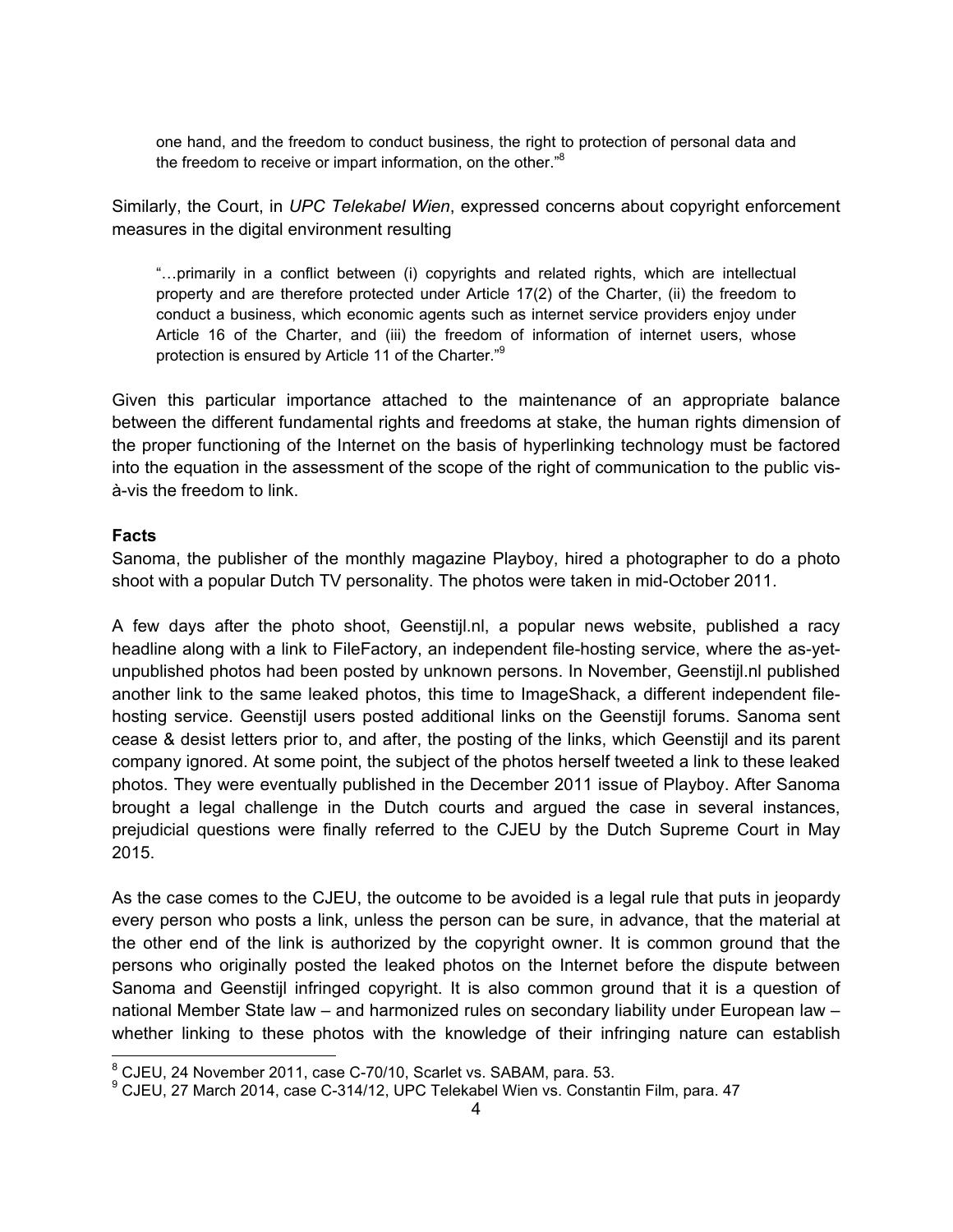secondary liability for the person posting the link. So the crucial question posed to the CJEU is whether, in addition to existing national law rules on secondary liability, linking to infringing material can give rise to *direct* infringement of the communication to the public right under European law, which traditionally has been understood to be a strict liability offense. This paper shows it is possible to answer the prejudicial questions in the *GS Media* case in a manner that safeguards the freedom to link while also respecting the traditional contours of copyright law.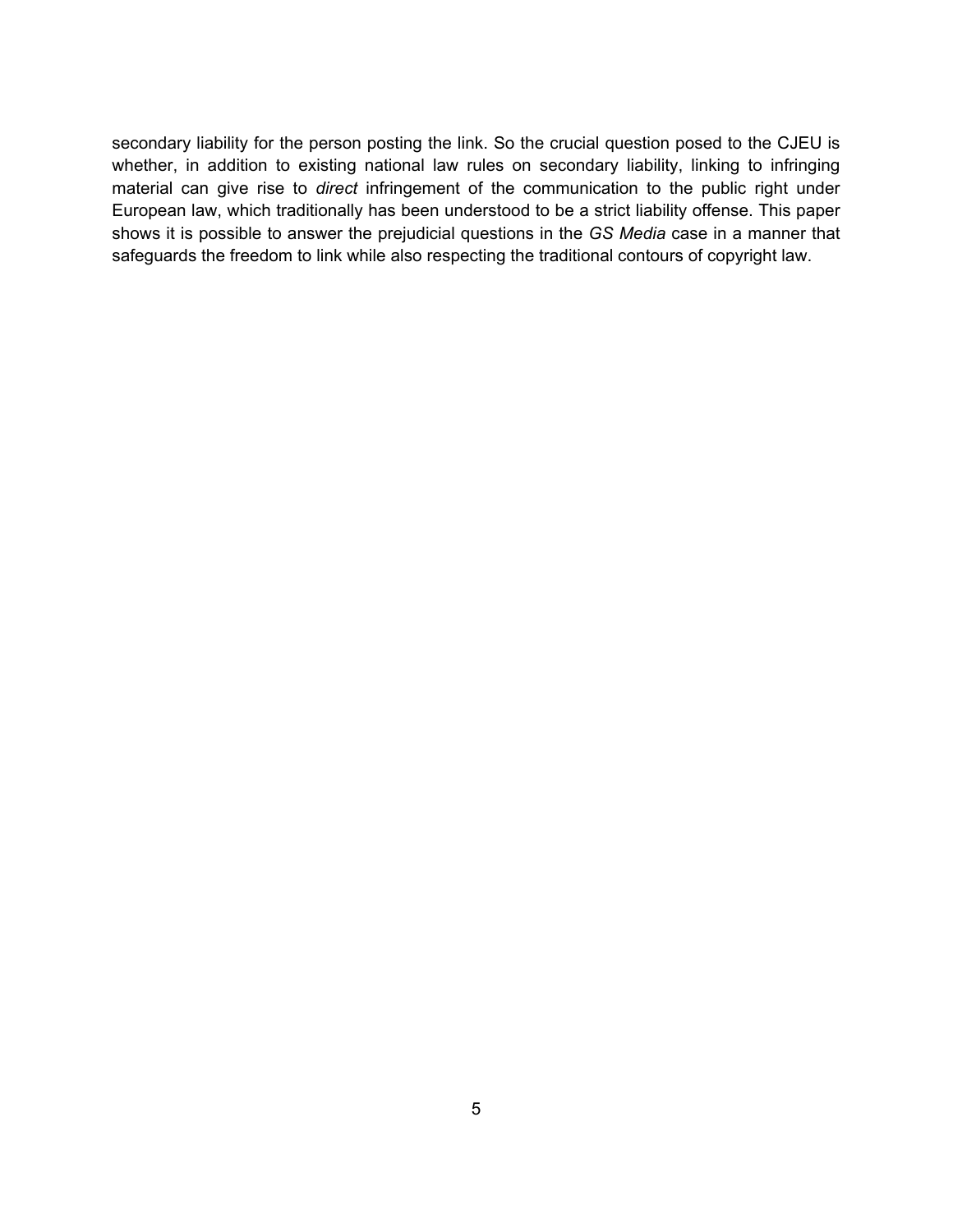### **Questions Referred to the CJEU**

**1a. If anyone other than the copyright holder refers by means of a hyperlink on a website controlled by him to a website which is managed by a third party and is accessible to the general internet public, on which the work has been made available without the consent of the rightholder, does that constitute a 'communication to the public' within the meaning of Article 3(1) of Directive 2001/29??**

To safeguard the freedom to link and underlying fundamental freedoms, the CJEU should answer this question in the negative. Just as in the Svensson and Best Water cases, the Court should conclude that a reference by hyperlink to material that has been made freely accessible on the internet does not communicate the work to a "new public," and thus does not constitute a "communication to the public" within the meaning of Article 3(1). Any other result would put every person who posts a link<sup>10</sup> in jeopardy of copyright infringement liability, as it is impossible to ascertain in advance the owner and authorization status of every page on the web.

#### **Hyperlinks do not transmit works within the meaning of EU copyright law**

As an initial matter, the CJEU should clarify that a hyperlink is not a relevant act of communication to the public. A hyperlink is "*a relationship between two anchors, called the head and the tail. The link goes from the tail to the head. The head and tail are also known as destination and source, respectively.*" 11 The crucial point here is that with this configuration, a hyperlink is nothing more than a simple reference  $-$  a citation  $-$  to material that is available elsewhere on the Internet. Hyperlinking does not involve any act of transmission of a work. A hyperlink merely informs Internet users about the location of available online information.<sup>12</sup> In

 <sup>10</sup> Note that the "*person who refers by means of a hyperlink*" is not just GS Media (which is the person who *also* controls the site where this link appears), but any person who creates any link anywhere, regardless of whether or not she owns or operates the website where the link is posted: under the facts of the case some users reposted links in the site forums. In other words, the questions refer to all persons who create or post links on sites they do not operate: for example a blogger who includes a link in a post, a Twitter user who shares a link on the social media platform, a Facebook user who shares a news story with her contacts, etc.

<sup>&</sup>lt;sup>11</sup> This is the authoritative definition the W3C provides at www.w3.org/MarkUp/html-spec/htmlspec 7.html. The W3C is the Consortium where the web was invented, that today develops web standards.

<sup>12</sup> European Copyright Society, *The Reference to the CJEU in Case C-466/12 Svensson*, 15 February 2013, p. 8. In the same sense German Federal Court of Justice, 17 July 2003, case I ZR 259/00, "Paperboy", available at www.bundesgerichtshof.de, para. 42: "*A person who sets a hyperlink to a*  website with a work protected under copyright law which has been made available to the public by the *copyright owner, does not commit an act of exploitation under copyright law by doing so but only refers to the work in a manner which facilitates the access already provided*".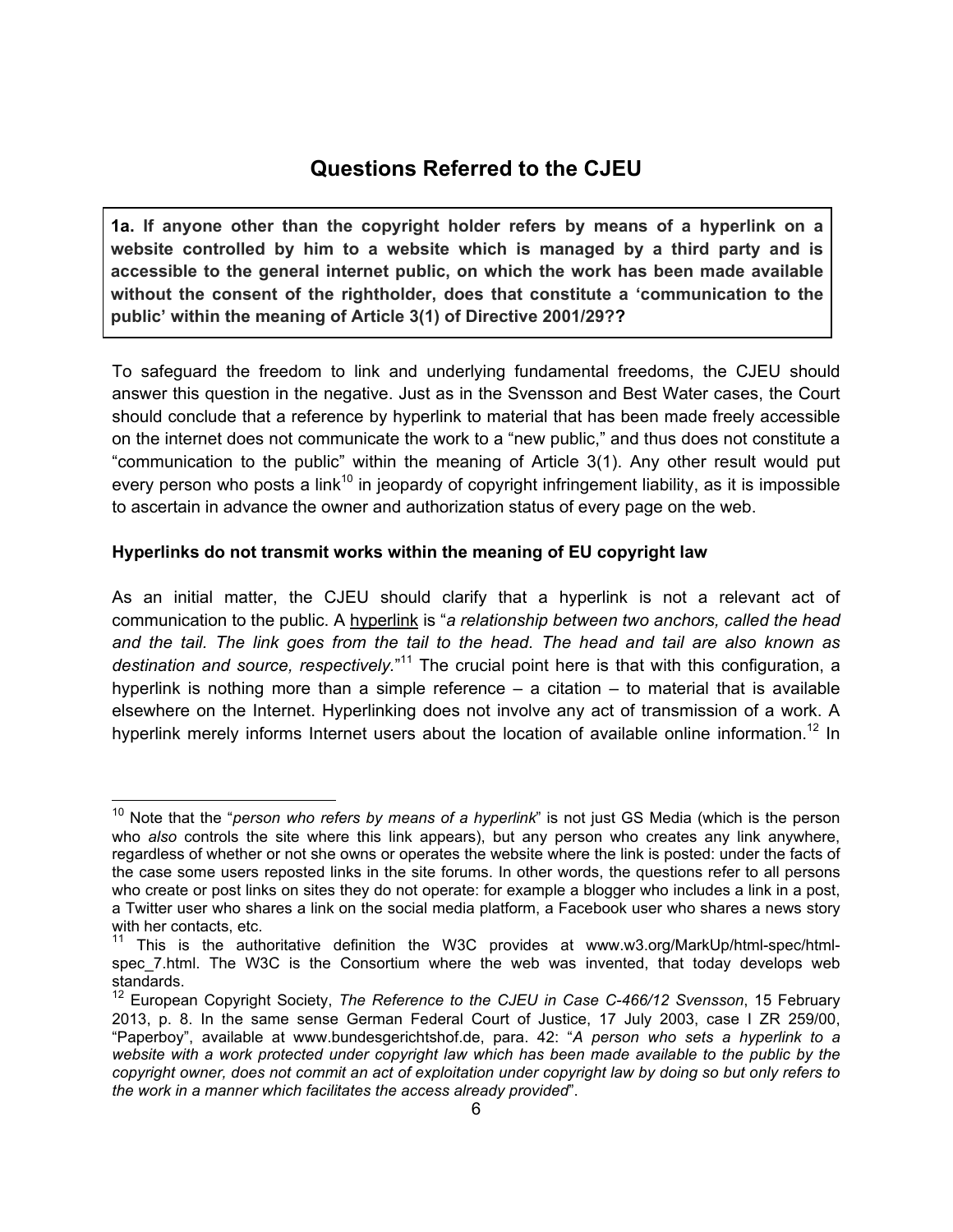the absence of any transmission, hyperlinking does not amount to a relevant act of communication to the public in the sense of EU copyright law. As the CJEU stated in *FAPL*,

"the concept of communication must be construed broadly, as referring to any transmission of the protected works, irrespective of the technical means or process used."<sup>13</sup>

EU copyright law, thus, is based on a broad concept of communication to the public. For an act of hyperlinking to fall under this broad concept of communication, however, it is necessary that the hyperlinking involve a transmission of a protected work. Without transmission, there is no act of communication to the public in the sense of EU copyright law. This becomes evident when considering Recital 23 of the Information Society Directive 2001/29:

"This Directive should harmonise further the author's right of communication to the public. This right should be understood in a broad sense covering all communication to the public not present at the place where the communication originates. This right should cover any such transmission or retransmission of a work to the public by wire or wireless means, including broadcasting. This right should not cover any other acts."

#### **The Concept of Transmission in the** *Travaux Préparatoires*

The exclusive right of communication to the public in the EU is thus intended to cover "*any such transmission or retransmission of a work*" – but not more than that. This understanding also underlies the *travaux préparatoires* of the Information Society Directive. The Green Paper for the later Directive reflected the understanding that regulation of the right of communication to the public would be a regulation of copyright vis-à-vis transmission technologies:

"The Commission takes the view that a Community solution should be found to the problem of communication to the public. The transmission technologies which will be used in the information society challenge the traditional understanding of the concept."<sup>14</sup>

The Follow-Up to the Green Paper, again, was based on an approach placing the right of communication to the public in the context of transmissions:

"In view of the outcome of the consultation procedure, it is proposed to protect digital 'ondemand' transmission on the basis of a further harmonised right of 'communication to the public'. These harmonised rules would be linked as closely as possible to the traditional concept of communication to the public."<sup>15</sup>

In line with this preparatory work, the Commission Proposal for the Directive clarified that

 <sup>13</sup> CJEU, 4 October 2011, cases C-403/08 and C-429/08, Football Association Premier League v. QC Leisure, para. 193.<br><sup>14</sup> Green Paper, 19 July 1995, COM(95) 328 final.

 $15$  Follow-Up to the Green Paper, 20 November 1996, COM(96) 586 final.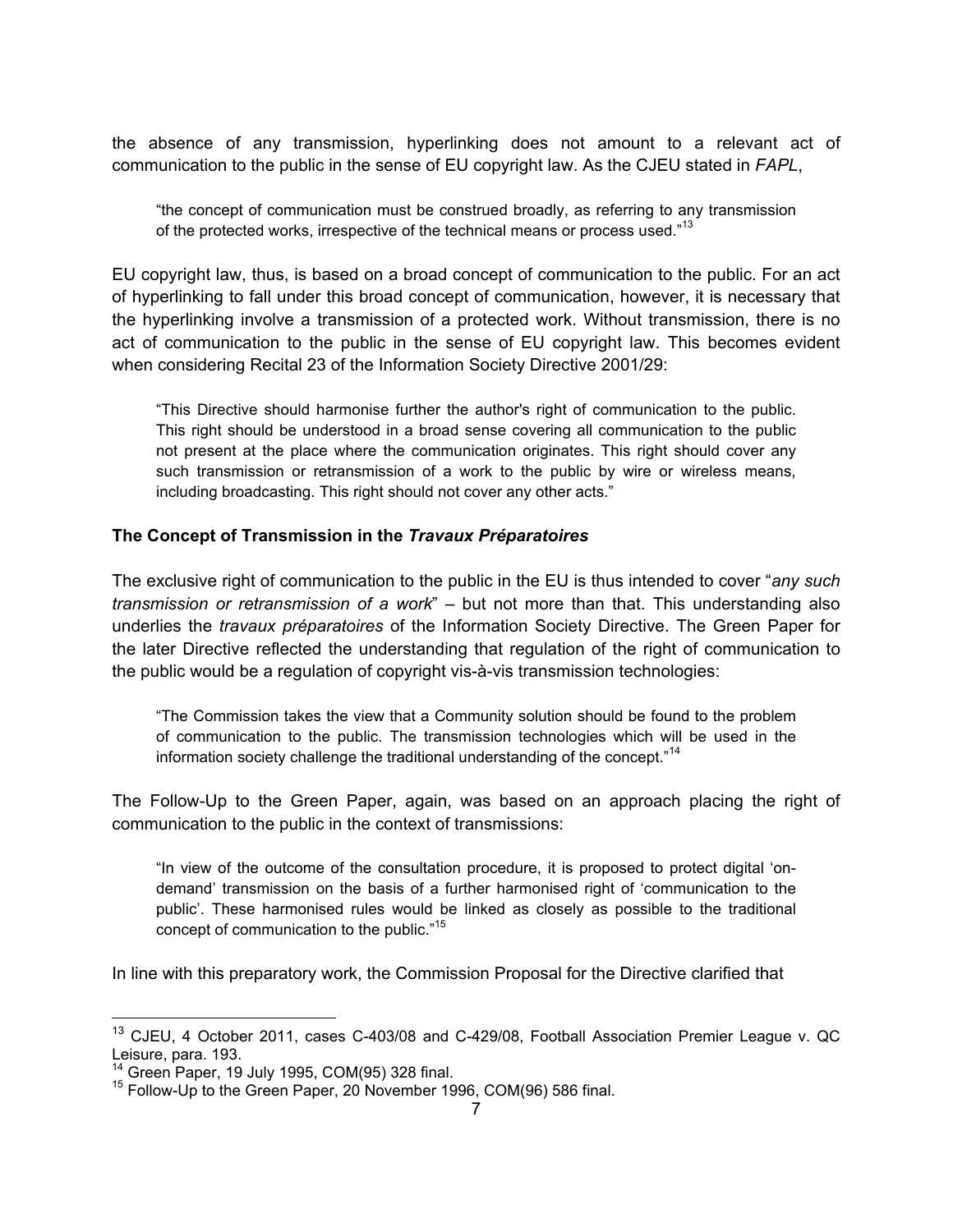"[t]he notion of 'communication to the public' has been used as in the *acquis communitaires* and the relevant international provisions, such of the Berne Convention and the WCT."<sup>16</sup>

#### **The Concept of Transmission in International Law**

An exploration of the meaning of this reference to international copyright standards confirms that acts of communication to the public are to be equated with acts of transmission. The leading commentary on the Berne Convention by Professors Jane Ginsburg and Sam Ricketson summarizes the discussion on the rights of communication to the public in the Berne Convention under the heading "Rights of Communication to the Public by Transmission".<sup>17</sup> With regard to Berne provisions setting forth exclusive rights of communication to the public<sup>18</sup> they explain:

"These texts appear to address all forms of transmissions ('*any* communication to the public'."19

In the Basic Proposal for the later WIPO Copyright Treaty, it was expressed clearly that "communication to the public" in the sense of international copyright law means "transmission":

"As communication always involves transmission, the term 'transmission' could have been chosen as the key term to describe the relevant act. The term 'communication' has been maintained, however, because it is a term used in all relevant Articles of the Berne Convention in its English text."<sup>20</sup>

The Basic Proposal adds that, in light of the interchangeability of the terms, national legislation may opt for a right of 'transmission' instead of providing for a right of 'communication':

"It seems clear that, at the treaty level, the term 'communication' can be used as a bridging term to ensure the international interoperability and mutual recognition of exclusive rights that have been or will be provided in national legislations using either the term 'transmission' or the term 'communication'."<sup>21</sup>

During the 1996 Diplomatic Conference that led to the adoption of the WIPO "Internet" Treaties, the understanding of the right of communication to the public as a right of control over the transmission of works also follows from the statements made by delegations during the

<sup>&</sup>lt;sup>16</sup> Commission Proposal, 10 December 1997, COM(97) 628 final, 25.<br><sup>17</sup> S. Ricketson/J.C. Ginsburg, *International Copyright and Neighbouring Rights – The Berne Convention*<br>*and Beyond*, Oxford: Oxford University Press 200

<sup>&</sup>lt;sup>18</sup> Articles 11bis, 11(1)(ii) and 2, 11ter(1)(ii) and 2, 14(1)(ii) and 14bis(1) of the Berne Convention contain exclusive rights of communication to the public.

<sup>19</sup> S. Ricketson/J.C. Ginsburg, *International Copyright and Neighbouring Rights – The Berne Convention*  and Beyond, Oxford: Oxford University Press 2006, p. 718 (emphasis in the original text).<br><sup>20</sup> Records of the Diplomatic Conference on Certain Copyright and Neighboring Rights Questions,

Geneva 1996, Geneva: WIPO 1999, Vol. 1, Document CRNR/DC/4, para. 10.15.

<sup>21</sup> Records of the Diplomatic Conference, ibid., para. 10.16.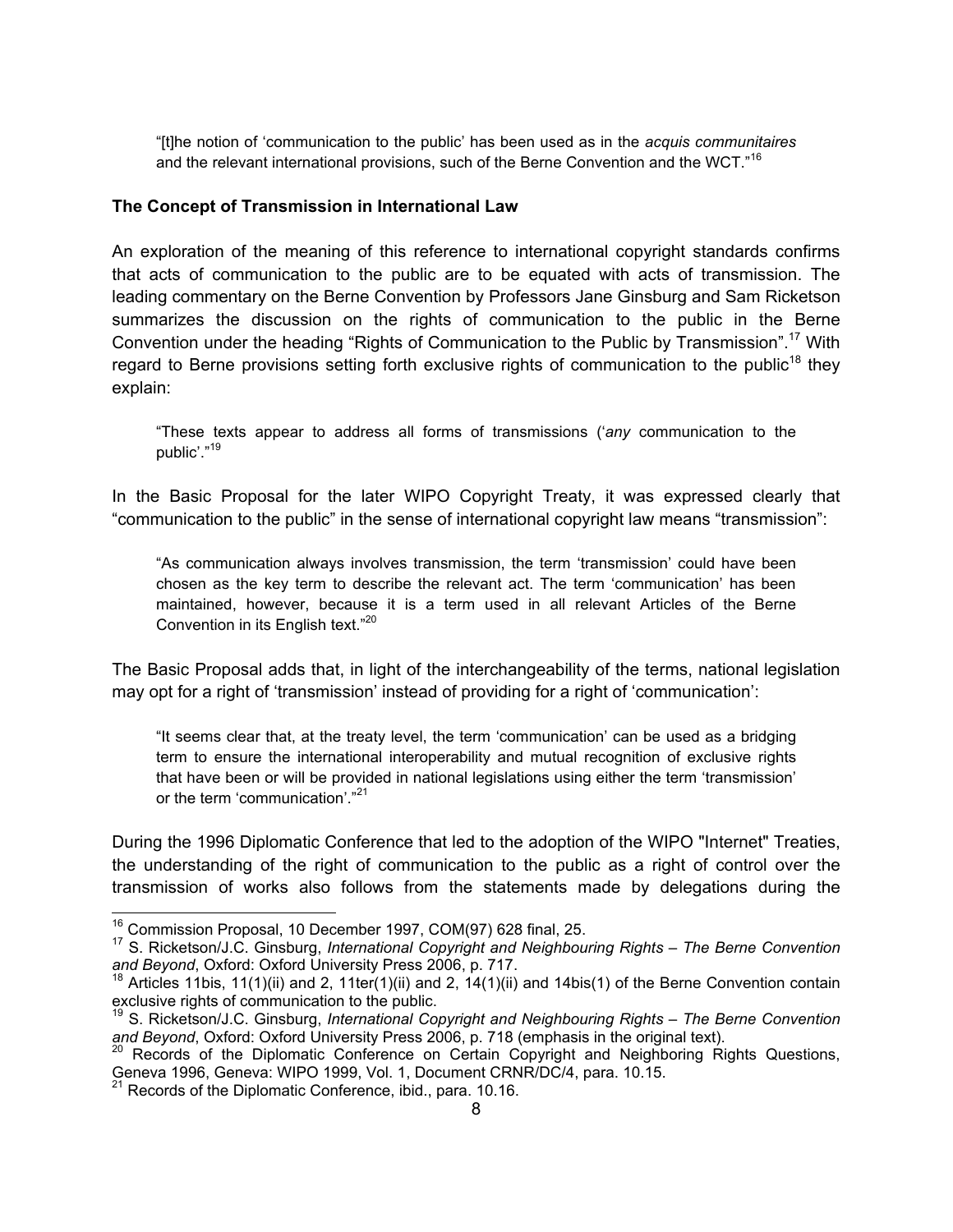negotiations. The Delegation of Australia expressed support for the proposals concerning the right of communication to the public pointing out that "*the main field of application of which was the transmission of text and images*." 22 Singapore expressed "*concern that the creation of an expanded communication right conferring a digital transmission right would create uncertainty for both copyright owners and users*." <sup>23</sup> Albania supported the proposed right of communication to the public "*dans la mesure où il complète utilement le droit de communication, prévu à l'article 11 et des autres articles de la Convention de Berne, en l'étendant à toute les catégories d'oeuvres et en visant expressément la transmission à la demande*." 24 Similarly, the delegation of Burkina Faso expressed support for the right of communication to the public "*quelle qu'en soit la catégorie et, en particulier, pour les cas de transmission à la demande*." <sup>25</sup> In all these statements underlying the recognition of the right of communication to the public in the WCT, the requirement of transmitting a literary or artistic work features prominently.

#### **The Concept of Transmission in CJEU case law**

Against this background, there can be little doubt that 'communication to the public' in the sense of the Information Society Directive – seeking, as one of its foremost objectives, to implement the WIPO Copyright Treaty<sup>26</sup> – means and requires an act of transmission as a precondition for invoking the exclusive right. The CJEU has repeatedly pointed out the direct connection between acts of communication to the public and the transmission of copyrighted material. In *SGAE/Rafael Hoteles*, the Court concluded:

"Therefore, if, by means of television sets thus installed, the hotel distributes the signal to customers staying in its rooms, then communication to the public takes place, irrespective of the technique used to transmit the signal."<sup>27</sup>

With regard to the digtial environment, the Court more specifically pointed out in *Marco del Corso* that the right of communication to the public concerned "interactive on-demand transmissions":

"As is clear from the explanatory memorandum to the Proposal for Directive 2001/29 (COM(97) 628), confirmed by recital 25 of that directive, making available to the public, for the purposes of that provision, is intended to refer to 'interactive on-demand transmissions' characterised by the fact that members of the public may access them from a place and at a time individually chosen by them."<sup>28</sup>

 $22$  Records of the Diplomatic Conference on Certain Copyright and Neighboring Rights Questions, Geneva 1996, Geneva: WIPO 1999, Vol. 2, Summary Minutes of Main Committee I, para. 306.<br><sup>23</sup> Records of the Diplomatic Conference, ibid., para. 308.

<sup>&</sup>lt;sup>24</sup> Records of the Diplomatic Conference, ibid., para. 310.<br>
<sup>25</sup> Records of the Diplomatic Conference, ibid., para. 316.<br>
<sup>25</sup> This overarching objective is reflected in Recital 15 of the Information Society Directive.<br>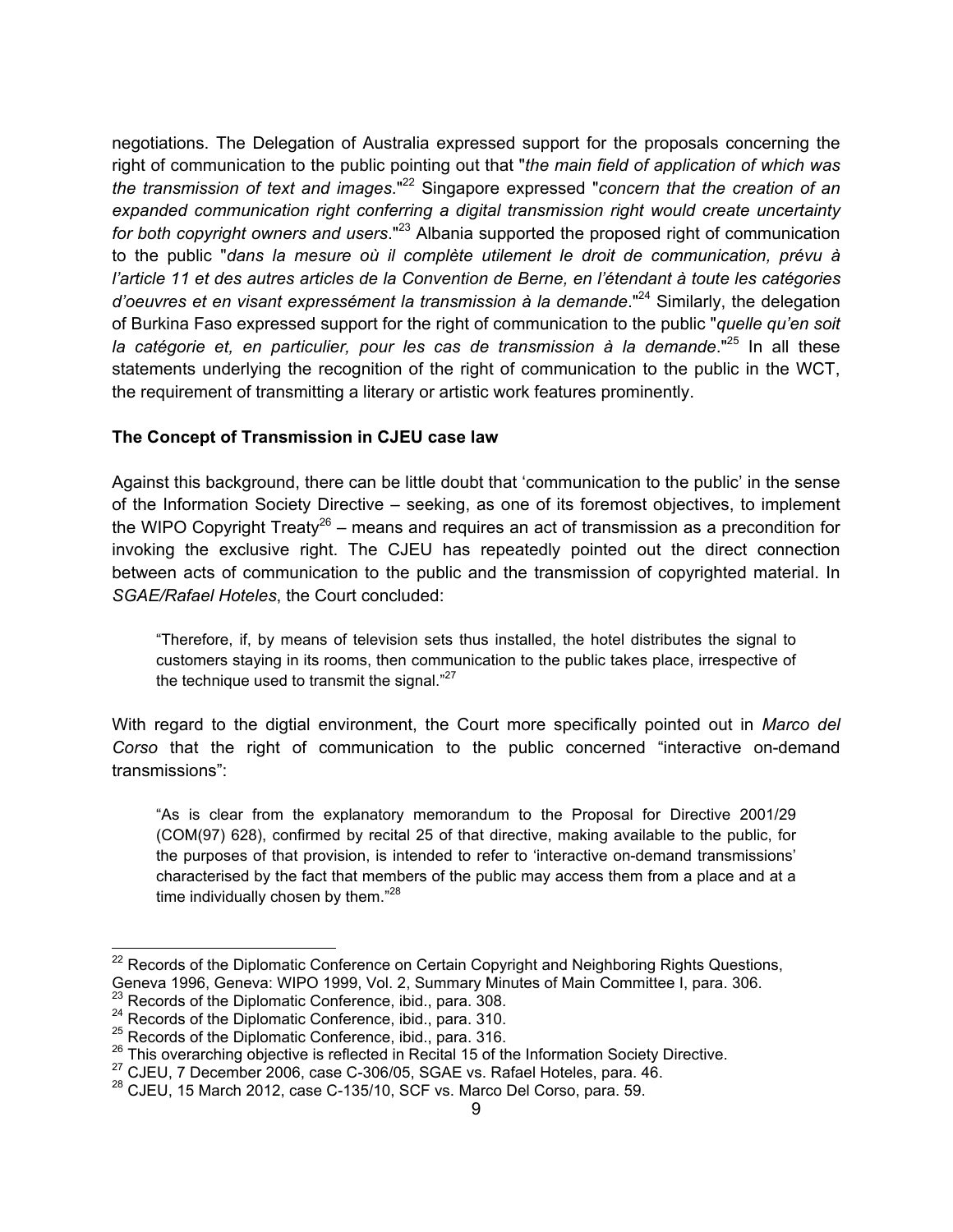In *TVCatchup*, the CJEU explained once again:

"It follows, in particular, from recital 23 in the preamble to Directive 2001/29 that the author's right of communication to the public covers any transmission or retransmission of a work to the public not present at the place where the communication originates, by wire or wireless means, including broadcasting."<sup>29</sup>

Given this decisive role of "transmission" for a finding of a relevant act of communication to the public, it becomes apparent that hyperlinking does not constitute communication to the public in the sense of EU law. As already pointed out above, the use of hyperlinking technology does not involve any act of transmission of a work. A hyperlink merely informs Internet users about the location of information available elsewhere on the Internet.<sup>30</sup> As the basic requirement of transmission is not fulfilled, there is no room to qualify hyperlinking as an act of communication to the public.

#### **The CJEU Found in Svensson that a Link is not a Communication to the Public**

In *Svensson*, the CJEU arrived at this result by holding that there was no "new public" apart from the public already reached by the primary online communication of a work. Following this line of reasoning, no relevant act of communication to the public was found.<sup>31</sup> Considering the described international and EU *acquis* underlying the right of communication to the public,it becomes clear that this approach introduces a Berne/WCT-plus standard: following the preexisting international and EU *acquis*, the Court could have refused an act of communication altogether because the constituent element of "transmission" is missing in hyperlinking cases. Instead, the Court based its *Svensson* decision on the new public criterion which leads to a level of protection that is more generous than the international minimum standard in that it allows a finding of communication to the public in cases where a new public is reached – in spite of the fact that no transmission takes place. By not excluding the right of communication to the public in general but leaving the final decision to an assessment of the new public criterion, the Court thus keeps the possibility of granting protection in some cases, such as hyperlinks circumventing access restrictions in place at the source website. $32$ 

As the Court offers protection going beyond the international minimum standard, it also becomes clear that the approach taken in *Svensson* cannot validly be criticized for falling short of international protection obligations. When it is argued that the new public criterion used in the

<sup>&</sup>lt;sup>29</sup> CJEU, 7 March 2013, case C-607/11, ITV Broadcasting vs. TVCatchup, para. 23.

<sup>30</sup> European Copyright Society, *The Reference to the CJEU in Case C-466/12 Svensson*, 15 February 2013, p. 8. In the same sense German Federal Court of Justice, 17 July 2003, case I ZR 259/00, "Paperboy", available at www.bundesgerichtshof.de, para. 42: "*A person who sets a hyperlink to a*  website with a work protected under copyright law which has been made available to the public by the *copyright owner, does not commit an act of exploitation under copyright law by doing so but only refers to the work in a manner which facilitates the access already provided*".

 $31$  CJEU, 13 February 2014, case C-466/12, Svensson, para. 27-28.

<sup>&</sup>lt;sup>32</sup> CJEU, 13 February 2014, case C-466/12, Svensson, para. 31.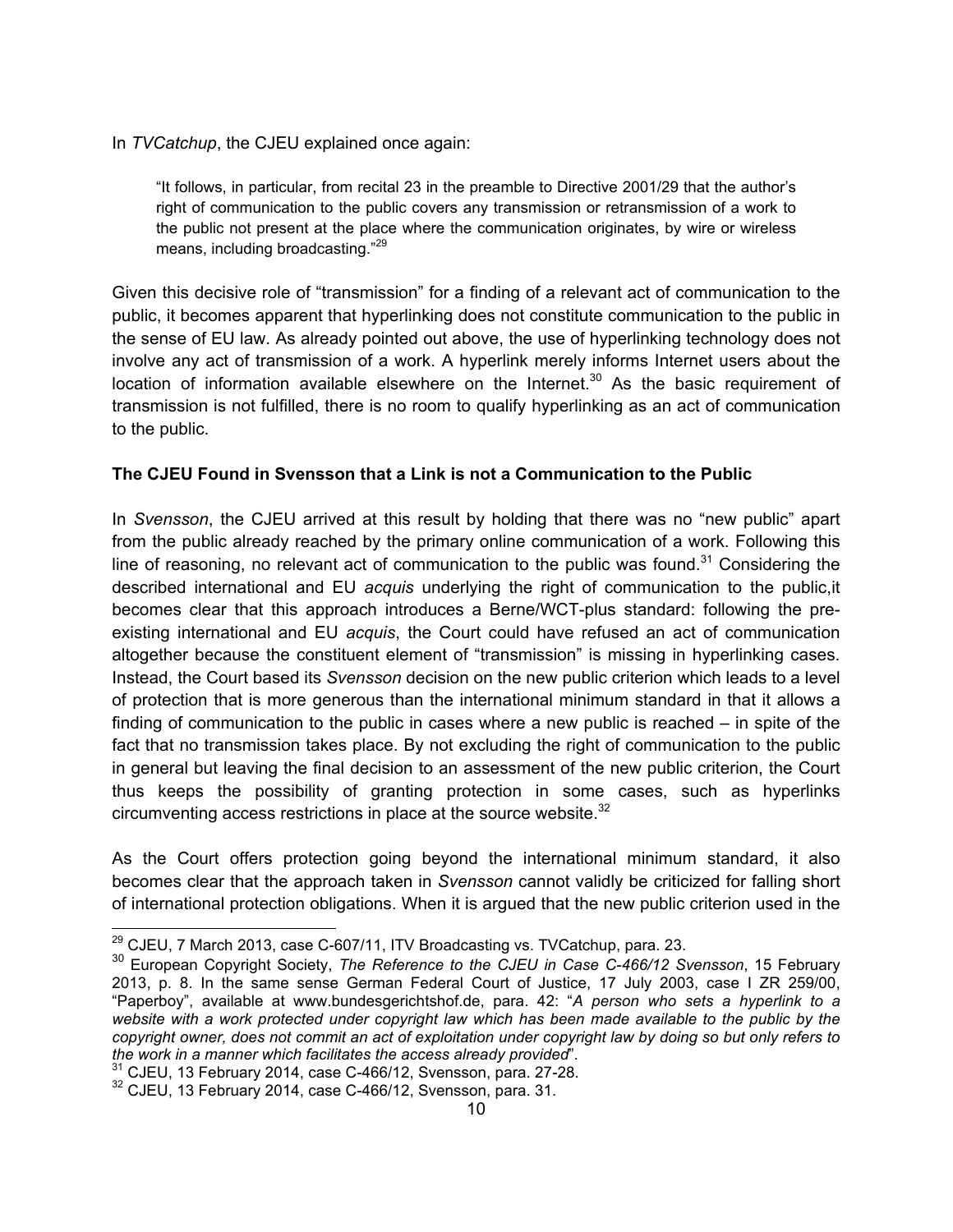*Svensson* decision violates international obligations by *de facto* introducing an exhaustion rule in the context of the right of communication to the public, $33$  it is overlooked that on the basis of the international Berne and WCT *acquis*, the CJEU would have been free to deny the application of the right of communication to the public altogether. In line with international copyright law, the Court could have stated that in the absence of any transmission, there simply was no basis for the invocation of the exclusive right of communication to the public. Instead of such an outright exclusion of the right, the CJEU used the new public criterion to preserve an area of application for the right of communication to the public, namely with regard to hyperlinks that circumvent access restrictions. Paradoxically, the argument of incompliance with international law, thus, takes as a starting point the very element of CJEU jurisprudence that creates a backdoor for the invocation of the right of communication to the public in the absence of an act of transmission. With the grant of stronger protection than internationally envisaged, the Court even creates an enhanced risk of EU copyright law unduly restricting the freedom to link and encroaching upon the aforementioned fundamental rights and freedoms, in particular freedom of expression and information.

As the new public criterion is a Berne/WCT-plus element, the Court is free to modify its approach to hyperlinking cases without falling short of obligations in international copyright law. Considering the precondition of a transmission in international law, the Court could use the *GS Media* case to bring EU law in line with international standards and clarify that in hyperlinking cases, no relevant transmission of a work and, accordingly, no relevant act of communication to the public occurs – irrespective of the legal status of the Internet location to which the hyperlink refers. The Court could thus rely directly on the principle that there is no communication to the public without an act of transmission.<sup>34</sup> Alternatively, the Court could further develop the "new public" line of reasoning enunciated in *Svensson*: with the unrestricted appearance of a work on the Internet, the internet public has already been reached. A subsequent hyperlink does not target a "new public" and, thus, does not amount to a secondary act of communication to the public. Following one of these approaches, the Court could ban the risk of an encroachment upon freedom of expression and information, and safeguard the proper functioninig of the Internet as a source of information and platform for debate, and a driver of new online services and business models.

It is therefore submitted that, in light of the broad definition of hyperlinks question 1a implies, referring to a work by the means of a hyperlink is not a communication to the public within the meaning of Article 3(1) of the Information Society Directive. In the absence of a transmission of a work, a hyperlink cannot be viewed as a relevant communication to the public. In addition, where a work has been made freely accessible online, a link to the work cannot be said to make the work available to a "new public." Accordingly, it is not necessary to address whether the work was made available online without the rightholder's permission. If the Court were to

<sup>33</sup> Association littéraire et artistique internationale (ALAI), 17 September 2014, Opinion on the Criterion of "New Public".<br><sup>34</sup> CJEU, 13 February 2014, case C-466/12, Svensson, para. 27.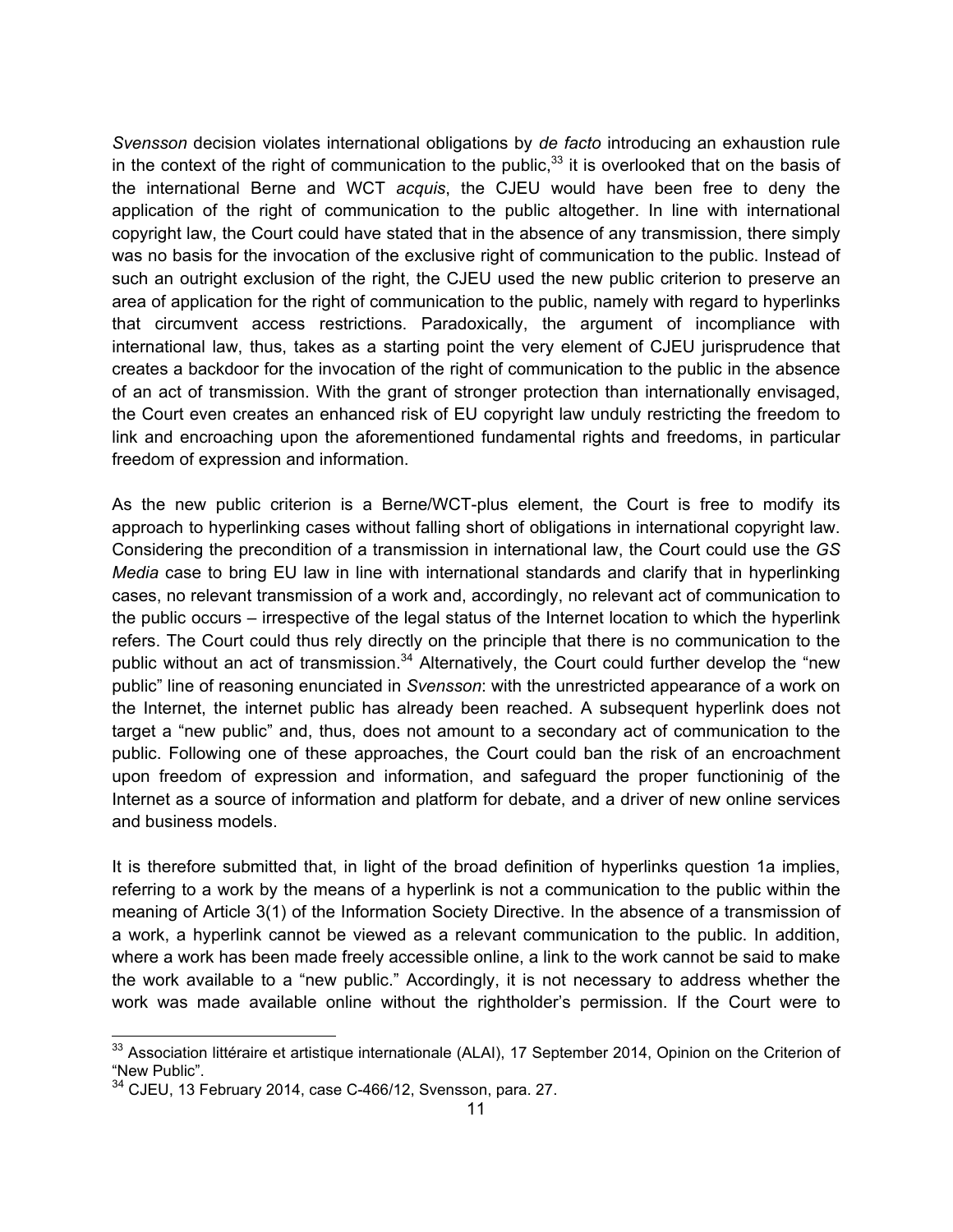conclude otherwise, it would realize the question contains insuperable difficulties in theory and practice. These unsurmountable difficulties are addressed below, in particular under question 1c and 3.

#### **The CJEU already found in** *BestWater* **that links can point to content that infringe copyright and still not constitute a communication to the public**

In addition to these more general considerations based on the international and EU *acquis*, it must not be forgotten that the question of linking to, or embedding, copyright infringing content has already been decided in BestWater.<sup>35</sup> The question referred to the CJEU, as it was written by the Bundesgerichtshof in that case, incorporated the facts of the case by referring to "*in circumstances such as those in the main proceedings*". These circumstances, as they were described by the referring court, indicated that the video at issue in BestWater may have been posted without the rightholders' consent. It was therefore clear to the Court that the facts of the case included the possibility that the content had been posted illegally. Despite this, neither in its ruling nor in its reasoning, is there the slighest hint that the outcome could depend on the lawfulness of the first communication serving as a basis for the hyperlink. As the CJEU is not free to answer prejudicial questions only in part, it would be inconsistent to assume that the BestWater decision is silent on the question of hyperlinking to illegal content. Instead, it is to be assumed that the Court addressed all aspects of the BestWater case and took its decision being aware of the fact that the source material might have been an illegal source.

The wording of the BestWater ruling<sup>36</sup> makes it clear that the ruling covers the situation where the link references a work not previously posted with the authorization of the rightsholder. In this paragraph (of an order that was published just in French and German), the crucial sentence referring to the rightholder's consent is introduced by "*notamment*" or "*insbesondere*" (which means "in particular" in English) indicating also that the court's ruling took into account the particular facts as described by the Bundesgerichtshof. As *Bestwater* explicitly refers back to the rules established in *Svensson*, it constitutes an important case precedent supporting the assumption that no communication to the public can be found in the absence of a new public – regardless of whether or not the referenced source is legal or illegal.

➠ For all the reasons above, it is submitted that there is no 'communication to the public' as defined in article 3(1) of Directive 2001/29 when a person other than the copyright holder refers, by means of a hyperlink on a website maintained by him, to a third-party website that is accessible to the general internet public where the work has been made available without the permission of the rightholder.

 <sup>35</sup> CJEU, 21 October 2014, case C-348/13, BestWater.

 $36$  CJEU, 21 October 2014, case C-348/13, BestWater, at para. 16.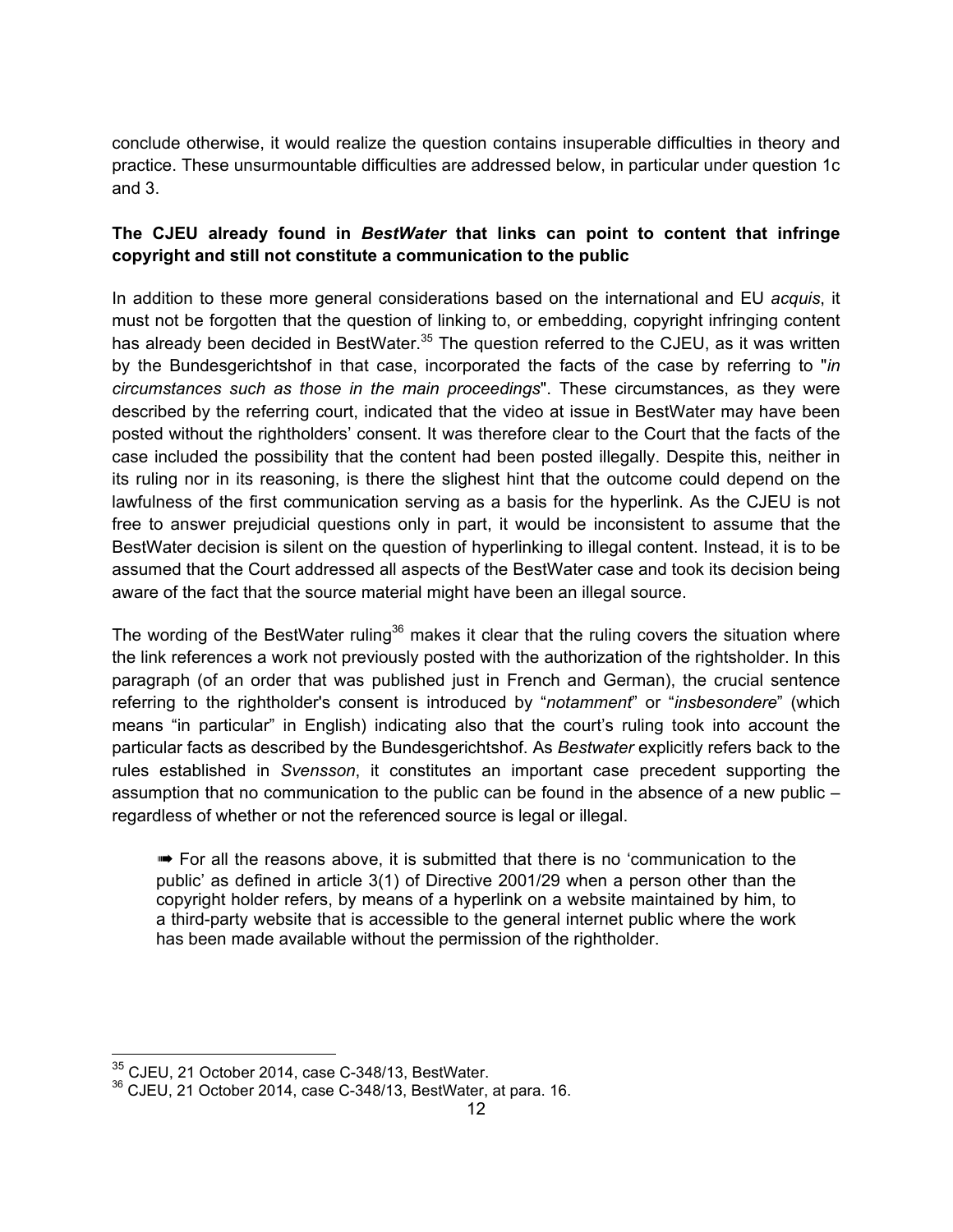**1b. Does it make any difference if the work was also not previously communicated, with the rightholder's consent, to the public in some other way?**

As question 1b complements 1a, it must receive a similar answer. As noted above, when a hyperlink is used to refer to a work communicated to the public without restriction somewhere else on the Internet, no transmission of the work takes place and no new public is reached. Accordingly, there is no relevant act of communication to the public in the sense of EU copyright law. Against this background, it makes no difference whether the primary communication to the internet public was initiated by the rightholder herself or somebody else. If this primary communication to the public was carried out without the authorization of the rightholder, the rightholder can bring an action against the person who posted the work on the Internet. A hyperlinker, however, is not directly liable because the hyperlink does not involve a transmission of the work and does not amount to a relevant act of communication to the public. This does not exclude secondary liability of the hyperlinker pursuant to national law in cases where illegal postings are knowingly exploited or facilitated in a systematic way.

➠ It is thus submitted that there is no 'communication to the public' as defined in Article 3(1) of Directive 2001/29 when a person other than the copyright holder refers, by means of a hyperlink on a website maintained by him, to a third-party website that is accessible to the general internet public where the work has been made available without the permission of the rightholder, regardless of whether or not the work has been previously been communicated to the public with the permission of the rightholder.

**1c. Is it important whether the 'hyperlinker' is or ought to be aware of the lack of consent by the rightholder for the placement of the work on the third party's website mentioned in 1(a) above and, as the case may be, of the fact that the work has also not previously been communicated, with the rightholder's consent, to the public in some other way?**

As already pointed out, this question of awareness, or (constructive) knowledge, strictly speaking, does not arise in the context of hyperlinking because hyperlinking technology does not involve any transmission of a work, does not target a new public, and thus does not amount to a relevant act of communication to the public. In consequence, there is no direct liability of hyperlinkers in the first place.

#### **There is no need for a concept of awareness where secondary liability already exists**

The answer to question 1(c) must also be in the negative because the concept of "awareness" is alien to the Information Society Directive, and indeed is alien to the concept of direct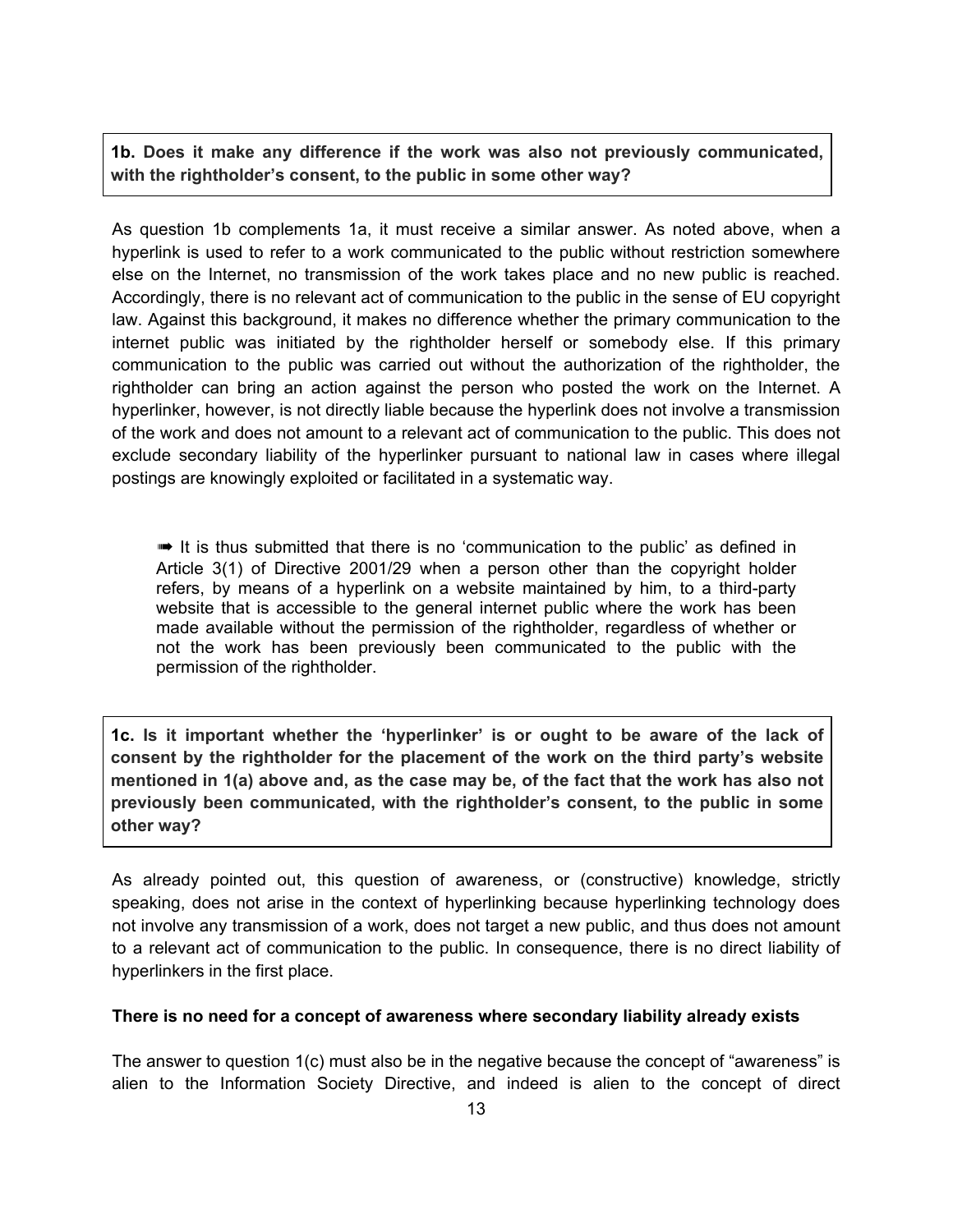infringement in copyright law more generally. The word, words of the same family, or words that are synonyms, cannot be found anywhere in the provisions of the Directive. The Court does not have the power to introduce this new concept in EU copyright law.

The question of "awareness" or some other standard of (constructive) knowledge, again, shows that questions of direct liability must be separated from standards applicable in the context of secondary liability. The safe harbour provisions for hosting in the E-Commerce Directive, for instance, address the criterion of knowledge of infringing material.<sup>37</sup> Similarly, national secondary liability standards focus on whether the provider of an Internet platform seeks to facilitate and support infringing use by users of the platform.<sup>38</sup>

The *GS Media* case itself can serve as an example illustrating the appropriate interplay of direct liability standards on the one hand, and secondary liability on the other. On second instance, the Court of Appeals of Amsterdam held that Geen Stijl Media had not opened a new, independent communication avenue by using hyperlinks to webpages on which the photos at issue had already been made available to the Internet public. Accordingly, no copyright infringement was found and direct liability was denied.<sup>39</sup> In this way, the Court of Appeals of Amsterdam safeguarded the freedom to link and prevented exposure of hyperlinkers to direct liability for copyright infringement.

This, however, did not mean that the conduct of GeenStijl was deemed permissible altogether. The Court of Appeals of Amsterdam concluded that GeenStijl had systematically facilitated access to the illegal postings of the photos that had been available elsewhere on the Internet and that, for this reason, Geen Stijl Media could be held liable as a secondary infringer under general tort law principles in national Dutch law.<sup>40</sup>

In summary, the adoption of an awareness or knowledge test in the framework of the determination of copyright infringement is not necessary to offer appropriate protection against excessive hyperlinking practices that cause harm to copyright owners by facilitating and exploiting the illegal posting of protected works elsewhere on the Internet. By contrast, the freedom to link can be preserved at the level of direct copyright infringement and be left to the application of more refined secondary liability standards – which include the question of awareness and knowledge – that follow from the E-Commerce Directive and national law in EU Member States.

<sup>&</sup>lt;sup>37</sup> Article 14 of the E-Commerce Directive 2000/31/EC.

<sup>38</sup> For example, Dramatico Entertainment v. BSkyB, [2012] EWHC 268 (Ch) (applying secondary liability principles in UK law).

 $^{39}$  Court of Appeals of Amsterdam, 19 November 2013, Geen Stijl Media/Sanoma, para. 2.4.7.

<sup>40</sup> Court of Appeals of Amsterdam, 19 November 2013, Geen Stijl Media/Sanoma, para. 2.7.3.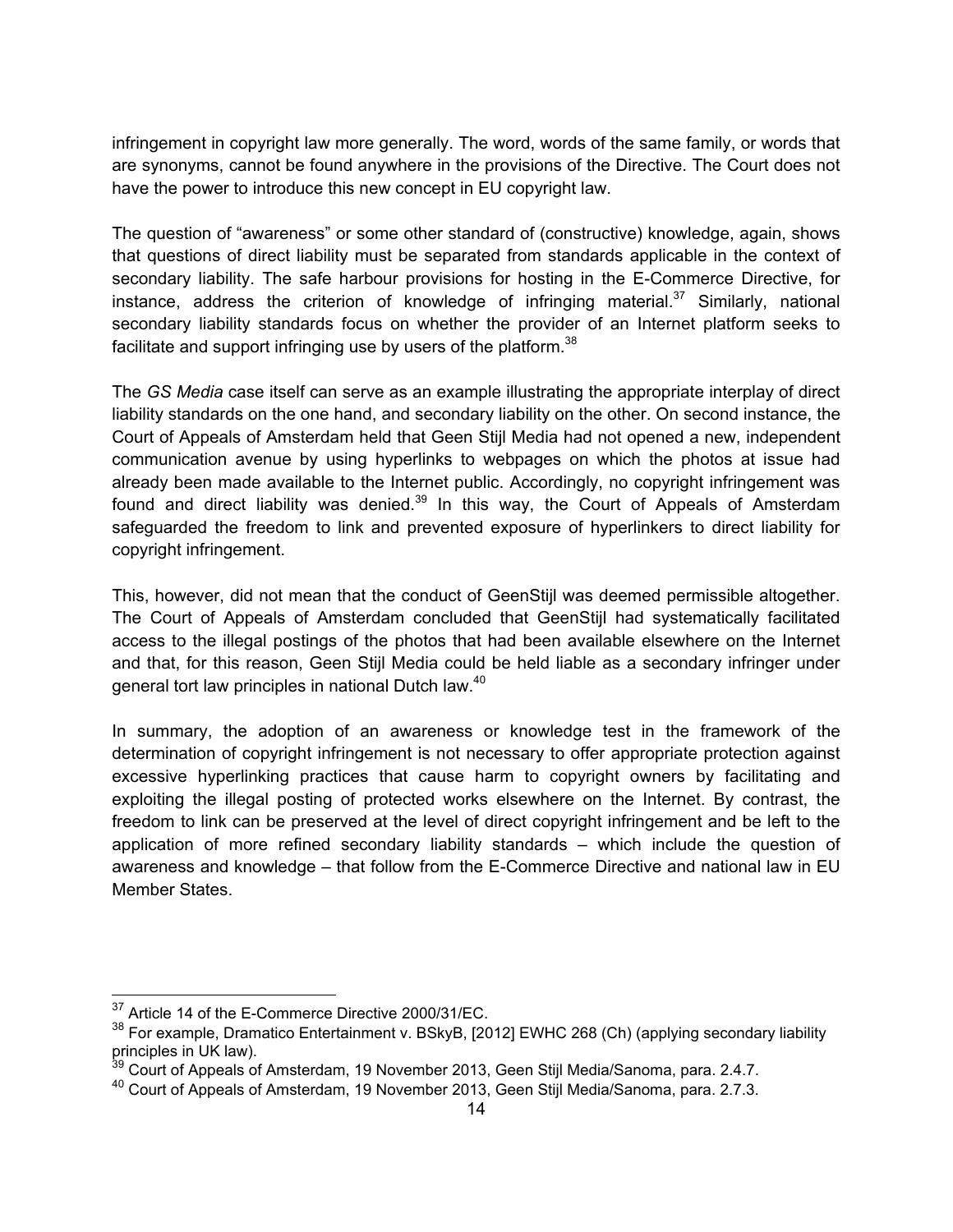#### **Difficulty of ascertaining the legal status of works posted on the Internet**

Even if question 1(c) were deemed relevant, there is substantial reason to answer the question in the negative. From the perspective of the person who intends to create a simple link, there is **no way to make sure a link points to a work that is online with permission**, or that will stay online with permission. If the CJEU were to rule that linking to content posted without permission is illegal, the only links that would survive would be links by authors to their own works, or links posted after each author's permission had been obtained. This would create an autarkic web. It would be the exact opposite of what it is today: a place where links enable the exchange, comparing, and sharing of ideas and information.

Think, for example, of a Wikipedia page where the content is continually updated.<sup>41</sup> Or of a live report on an event on a news site that embeds tweets as the story evolves. There are countless examples of pages where content is frequently refreshed or updated: *the web is dynamic, and so are its pages*! The intrinsic nature of the web gives rise to a set of questions every time a link is added, in particular:

- How can one know whether a link points to a page where content was lawfully published?
- How can one control whether a link points to a page where the content remains lawful after the link has been created?

**How can one know whether a link points to a page where content was lawfully published?** If an internet user wants to know whether or not a work was posted with the rightholder's permission, she would first have to determine *who* this rightholder is.

There are cases where this would simply not be possible, because the rightholder has chosen to remain anonymous. Think of the blog written by a Syrian dissident, for example, which could include stories or photos by other dissidents. Anonymous publication is an exercise of the fundamental freedom of expression, and also in some cases crucial for the security of the publisher. One who would consider linking to a work published on that blog would never be able to identify who the rightholder of the work is. This would have the effect of preventing the creation of links to important content posted by individuals who may have the most relevant information relating to subjects of public interest. Hence, the particular facts in the *GS Media*

 $41$  Note that if a rightholder complains that a photo on which it has rights illustrate a Wikipedia article, this should not grant this rightholder to prevent a third party from linking to this web page nor prevent anyone from pointing to this page, this because:

the photo can quickly be removed if notice is given to Wikipedia that it is infringing, in application of article 14 of the Directive 2000/31 on electronic commerce which provides that a hosting provider must remove content when it is notified this content is illegal;

the photo can be replaced by another;

In other words if someone is made aware that part of the content accessible at a page she links to is infringing copyright, while the remainder of the page is fully legal, there is no legal reason why she should refrain from pointing to this page where most of the content is lawful.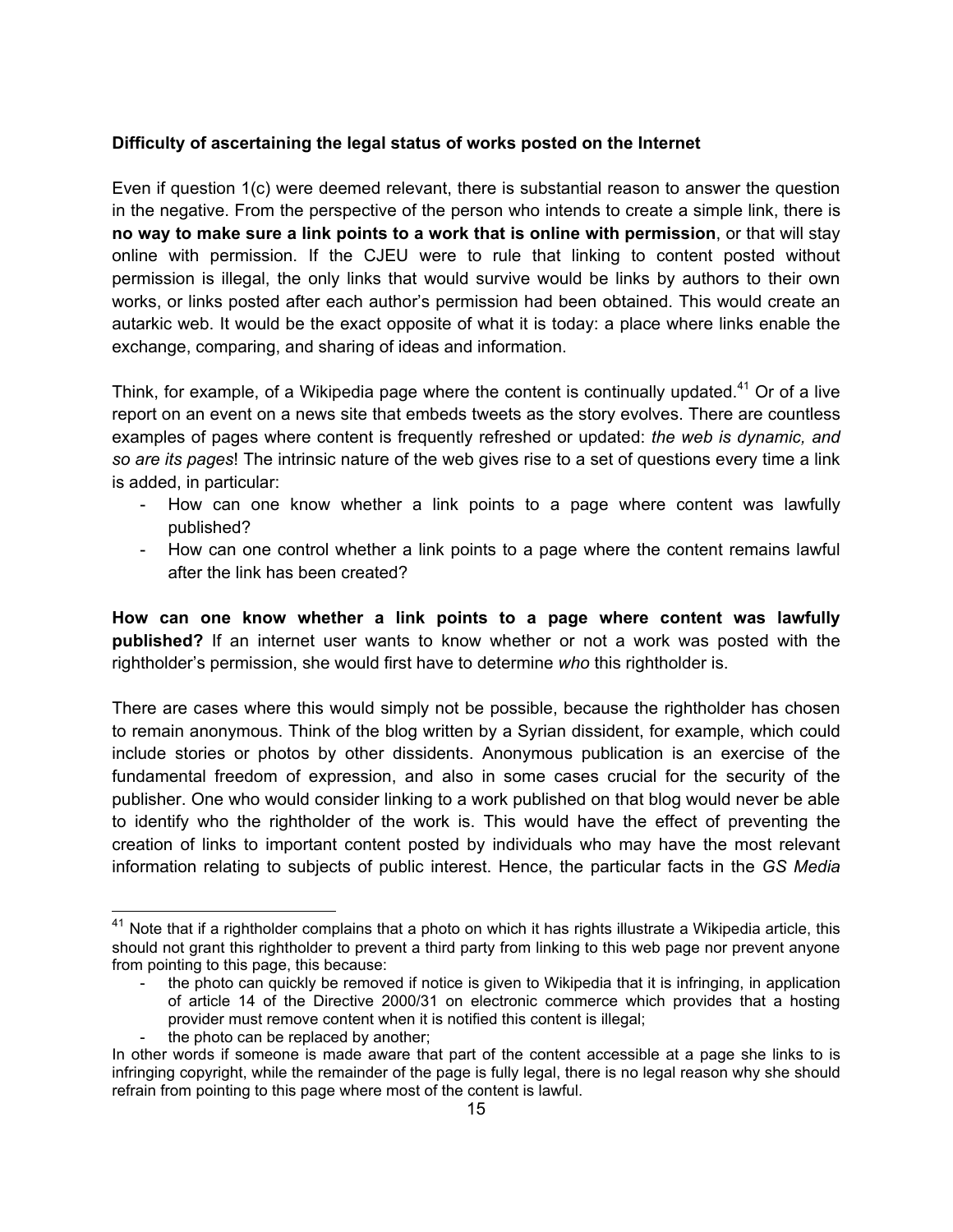case must not discredit the use of hyperlinks in cases where this is totally legitimate - even if the rightholder's permission cannot be obtained. The problem with a solution based on copyright, however, is that copyright is not elastic enough to distinguish between the individual circumstances of each case. Instead, the infringement test in copyright law is likely to erode the freedom to link altogether. Secondary liability standards, by contrast, offer a much more nuanced and appropriate instrument to develop tailor-made solutions for each individual situation.

The issue of identifying the rightholder, for instance, does not stop in cases where the work was published anonymously. There can be improper attribution of a work (resulting in asking the wrong person whether she voluntarily made a work available). There can be situations where the author puts her own works online but is not authorized to do so. $42$  There are orphan works, whose authors are unknown; orphan works are so numerous that a Directive was developed to answer to the legal issues they raise. $^{43}$  It is frequent that those who link simply do not have the time to check: journalists are an example of internet users who abundantly create links without being in position to know whether what they link to was posted with permission: news does not wait!<sup>44</sup>

In copyright law, contrary to what is provided in other branches of intellectual property such as patent law or trademark law, there is no such thing as a reliable database or register that would list the rightholder(s) of a work and provide up-to-date details so that they can be contacted. In the online environment, where millions of photos and blogs and tweets are being uploaded and published each day,<sup>45</sup> the dream of a universal registry of copyrighted works is slipping farther and farther away.

For each attempt to create a link there would be **extravagant transaction costs** to identify and then try to contact all relevant rightholders who can give an accurate and reliable $46$  answer to the question: was this work posted with your permission?

As a result of these costs, content may only become available in Member States where efficient rights clearance mechanisms are in place. Online platform and service providers may also have to confine the rights clearance to Member States with online markets broad enough to recoup extravagant transaction costs afterwards. Practically speaking, more content may thus become available in bigger Member States, whereas Internet users in smaller and less wealthy Member

 <sup>42</sup> For an example: Paris Court of First Instance, March 13, 2015, summarized in English at http://the1709blog.blogspot.fr/2015/04/tangible-digital-files.html

<sup>&</sup>lt;sup>43</sup> Directive 2012/28/EU of the European Parliament and of the Council of 25 October 2012 on certain permitted uses of orphan works.

 $^{44}$  Journalists or their published would not be protected by copyright exceptions. Under article L. 122-5 9°

of the French Intellectual Property code for example, journals can only reproduce or copy "graphic, plastic or architectural works", nothing else (see N. Bouche, Intellectual Property Law in France (2011), § 246).

<sup>45</sup> www.businessinsider.com/the-future-of-digital-2013-2013-11?op=1 see slide which title is "758 million pictures shared each day"

<sup>&</sup>lt;sup>46</sup> And intelligible! The person who links and the rightholder do not necessarily speak the same language.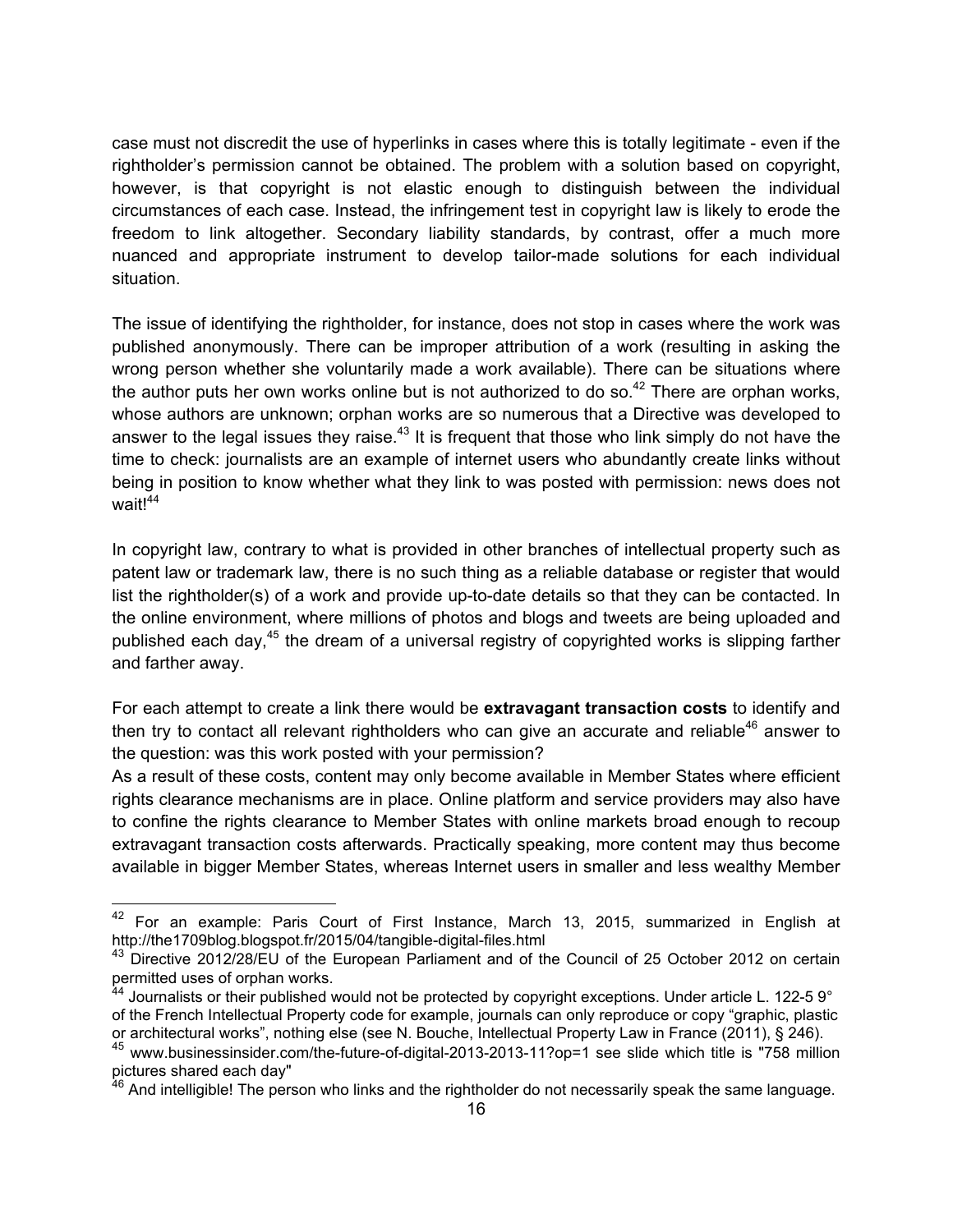States may be underserved. Hence, the recognition of a copyright claim against hyperlinks to illegaly posted material would lead to an undesirable digital divide of the internal market.

But even if it were assumed that the rightholder of a work could be located, and that it could be ensured that she authorized her work's online publication, there would remain other insuperable problems, the first being: **How can one know whether content lawfully remains online after the link has been created?**

At the time someone decides to point to it, a work available online may be authorized by its rightholder. After the link is posted, the owner of the exclusive right on the work can change her mind at any moment, and decide that the work should not be online anymore. US singer Taylor Swift recently decided that her songs should not be on Spotify<sup>47</sup> (meanwhile, her works remained on YouTube). Another legal music streaming service, Deezer, decided to keep her songs online after Universal Music abruptly decided to withdraw its repertoire from its platform (it eventually got a decision against Universal Music where a court found the label abused its dominant position). 48 A video of an astronaut singing David Bowie's song *Space Oddity* was posted lawfully, then became illegal, then became legal again – but only for two years.<sup>49</sup> All these examples tell the same story: when a work is online, its legal status can evolve. It can be made available without the rightholder's permission, then remain with its approval, or it can first be posted legally but remain online despite the rightholder's will.

There can also be cases where a rightholder is aware that its content is online but does not object to the illegal use. **How can one know whether a right owner is aware that its content is online without permission but does not object or retroactively approves?** Platforms that provide tools with which rightholders can know when a file that incorporates their works has been uploaded – such as DailyMotion's Signature, Vimeo's Copyright Match or YouTube's Content ID – allow these rightholders to block the file, but also to leave it online (generally with the option to track uses or monetize the content). This creates a paradoxical situation where the file is originally posted without authorization, but the rightholder retroactively blesses the publication through a system like Content ID. It can be difficult or impossible for someone who wants to link to material to know whether this retroactive authorization has occurred.

**Should the person who creates a link to a work lawfully made available be liable when that work later turns out to infringe someone else's rights?** There can be cases when the work that was published with permission is found to infringe someone else's work. The music industry provides multiple examples of songs that are found to be infringing after release (including the recent widely publicized case involving the global hit, "Blurred Lines").<sup>50</sup> In such a

 <sup>47</sup> https://news.spotify.com/uk/2014/11/03/taylor-swifts-decision/

<sup>48</sup> Paris Court of First Instance, Sept. 5, 2011.

<sup>49</sup> http://www.theverge.com/2014/11/4/7153813/chris-hadfield-space-oddity-video

<sup>50</sup> To give just one other example, Madonna's *Frozen* was found infringing a prior work in Belgium: http://www.billboard.com/articles/news/60612/madonna-loses-belgian-plagiarism-case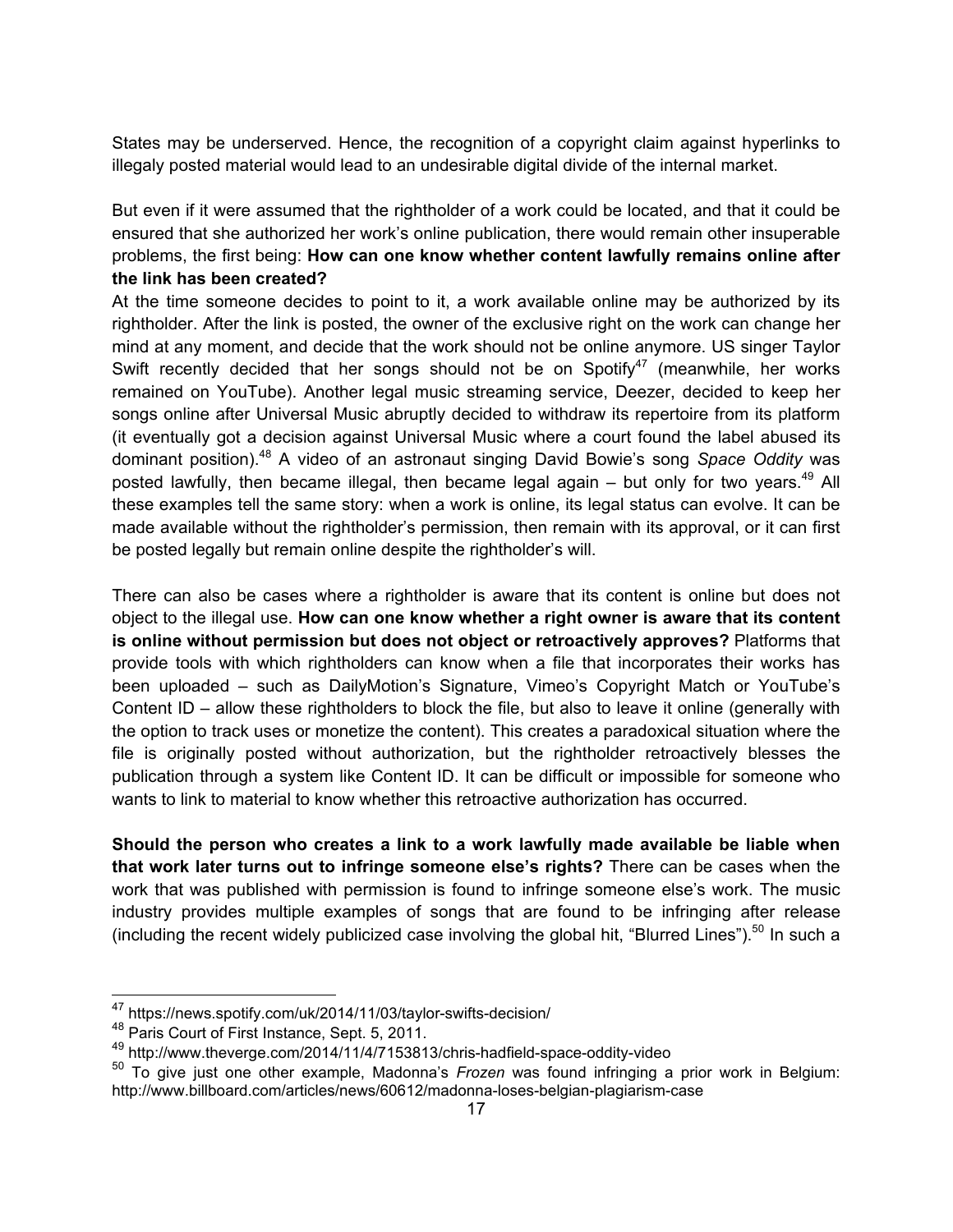situation, the link would point to what at first appeared to be a lawful content, but which later proved to be contrary to copyright.<sup>51</sup>

An internet user can also reasonably assume that a work was made available with permission, only to realize later that he was mistaken. In Belgium, for example, a court found<sup>52</sup> no criminal offence under copyright law for the embedding of a video where there was insufficient evidence that the suspect had acted intentionally; on the basis of the terms of service of the platform the video was originating from, it was reasonable for a user to have assumed that the video had been uploaded in full compliance with copyright law and that he was allowed to embed it on other websites (the court noted that the video had been on YT for more than a year without being reported before the suspect embedded it).

And there are also situations when **one may** *need* **to refer to a work despite being aware it is illegal**. Websites that publish court rulings publish them in their entirety… and will mechanically include links to websites the court found are structurally infringing copyright!<sup>53</sup> Journalists sometimes need to make a point by including a reference to a work they know is illegal,<sup>54</sup> or to document their story.<sup>55</sup>

One final note: In view of how the internet is regulated today, it just takes a notice to take down what was published illegally. This removal will have the effect of "breaking" the link that was pointing to it. This shows, once again, that the person who posts has the control of the material (and thus must be liable), not the one who links to it (she has no control at all, and it would be contrary to the basic principles of liability that one could be liable when one cannot take action to prevent something from happening).<sup>56</sup> Moreover, this demonstrates that rightsholders have a variety of remedies with which to address content that has been posted without authorization, without the need to impose direct infringement liability for those who post hyperlinks.

<sup>&</sup>lt;sup>51</sup> See also this case where Spotify, a legal platform, was sued for copyright infringement: https://gigaom.com/2013/09/04/spotify-sued-by-uk-dance-label-over-playlist-related-copyrightinfringement/

<sup>52</sup> Brussels Court of Appeals, March 19, 2013

<sup>53</sup> Example with this French ruling where the court found *Allostreaming* is illegal and must be blocked: www.legalis.net/spip.php?page=jurisprudence-decision&id\_article=3935.

<sup>&</sup>lt;sup>54</sup> Example in this story where the reporter wanted to criticize the presence of illicit links in the ruling of an authority which is supposed to enforce copyright: www.ilfattoquotidiano.it/2015/05/08/agcom-indaga-e-lapirateria-ringrazia/1660735/.

<sup>&</sup>lt;sup>55</sup> Journalists who point to documents under copyright published by Wikileaks for example.

<sup>&</sup>lt;sup>56</sup> For court decisions supporting this point, see German Federal Court of Justice, 17 July 2003, case I ZR 259/00, "Paperboy", available at www.bundesgerichtshof.de, para. 42; Austrian Supreme Court, 20 September 2011, case 4Ob105/11m, "Vorschaubilder", p. 22-23: "*Only the person who has the original or a copy of a work can make that work available to other persons in a way that allows him to control access to the work. A person […] who only provides a link that can be used to view the work at its original location, however, only facilitates access to a file included in the source website without making that work available himself in the sense of § 18a of the Copyright Act. Under these circumstances, he does not control access, as the file can be deleted without his intervention…*".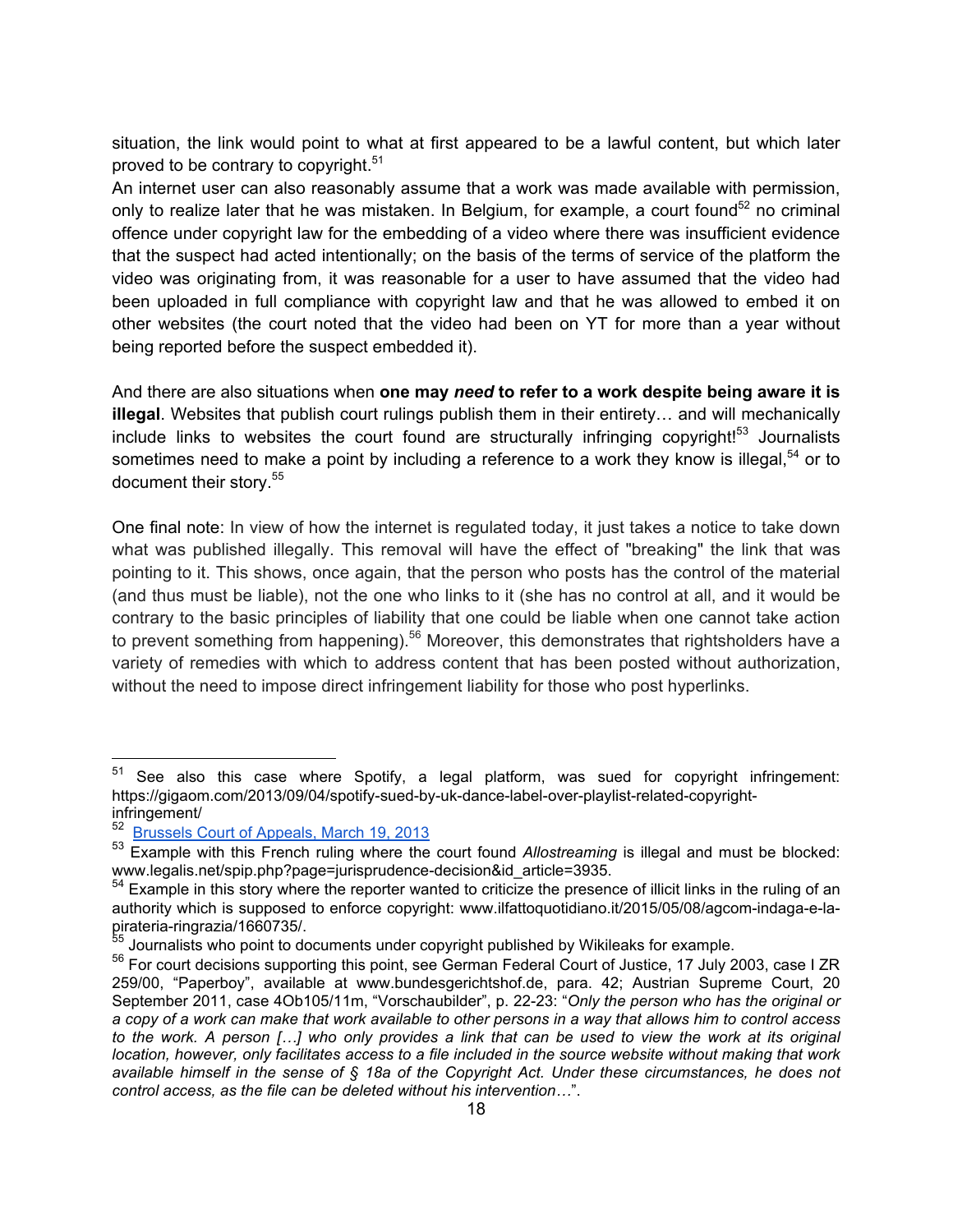➠ It is thus submitted that it is not relevant whether the hyperlinker is aware or ought to be aware of the fact that the rightholder has not given permission for the making available of the work on the website referred to in question 1a and, as the case may be, of the fact that the work has not previously been made available to the public with the permission of the rightholder.

**2a. If the answer to question 1(a) is in the negative: in that case, is there, or could there be deemed to be, a communication to the public if the website to which the hyperlink refers, and thus the work, is indeed findable for the general internet public, but not easily so, with the result that the publication of the hyperlink greatly facilitates the finding of the work?**

The concept of "findability" is unknown in copyright law. Neither this word nor the word "findable," or any concept that would be related, can be found in the Information Society Directive. There are good reasons for this silence in the law. As a requirement of "awareness" or some other standard of (constructive) knowledge, a test of "findability" could hardly be applied in any consistent way in practice. The degree of "findability" depends on many factors, including the individual sophistication of the user searching the Internet. Moreover, the degree of "findability" can change quickly as social networks, search engines, and other online tools continue to evolve. Given this subjectivity and fluidity of any requirement of "findability", the test proposed in question 2(a) cannot be applied consistently and equally to hyperlinkers. Its introduction would create legal uncertainty for Internet users, encroach upon the fundamental guarantee of equal treatment and, practically speaking, have such a deterrent effect that today's common hyperlinking practices would be jeopardized. It would put an end to hyperlinking as a basis for freedom of expression and information in the digital environment which, again, constitutes an encroachment upon fundamental freedoms.

The CJEU also already made clear in its *Svensson* ruling that when a work is available on the web, it is communicated to the public.<sup>57</sup> A clickable link to this work is not a communication to a new public, the Court ruled (§ 25), assuming that when a link exists, it points to a "*protected work published and freely accessible*" (§ 30), except when technical restrictions are put in place to prevent the communication of the work (§ 31). In other words, when a work is online, it is communicated, without reference to whether the work is "findable".

 $\rightarrow$  It is thus submitted that it is not relevant whether the hyperlinker is aware or ought to be aware of the fact that the rightholder has not given permission for the making available of the work on the website referred to in question 1a and, as the case may be, of the fact that the work has not previously been made available to the public with the permission of the rightholder.

 <sup>57</sup> CJEU, 13 February 2014, case C-466/12, Svensson.